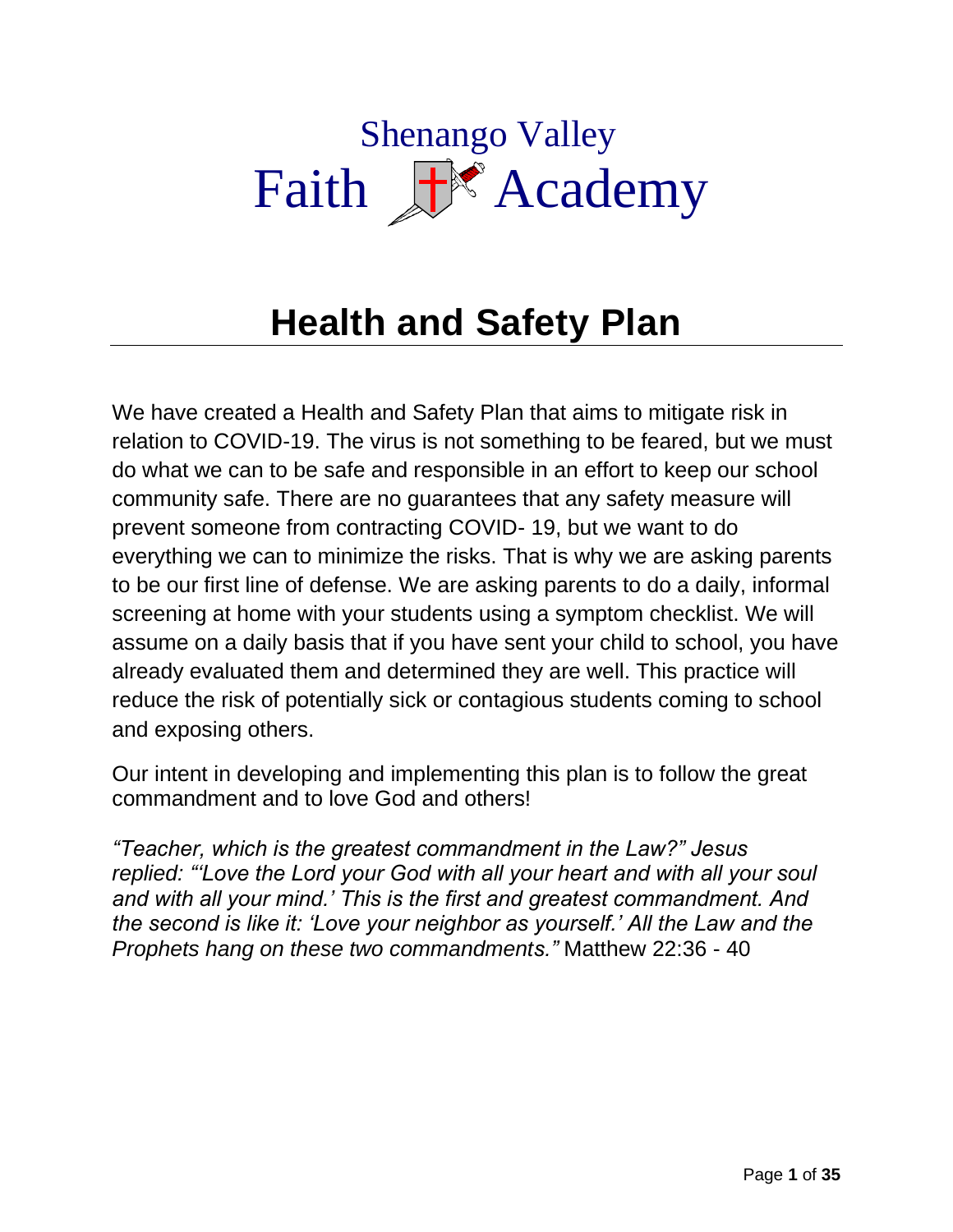# **Table of Contents**

| Health and Safety Plan Governing Body Affirmation Statement 35 |  |
|----------------------------------------------------------------|--|

*This resource draws on a resource created by the Council of Chief State School Officers (CCSSO) that is based on official guidance from multiple sources to include: the Centers for Disease Control and Prevention, the White House, American Academy of Pediatrics, Learning Policy Institute, American Enterprise Institute, Rutgers Graduate School of Education, the World Health Organization, the Office of the Prime Minister of Norway as well as the departments of education/health and/or offices of the governor for Idaho, Montana, New York, Texas and Washington, DC.*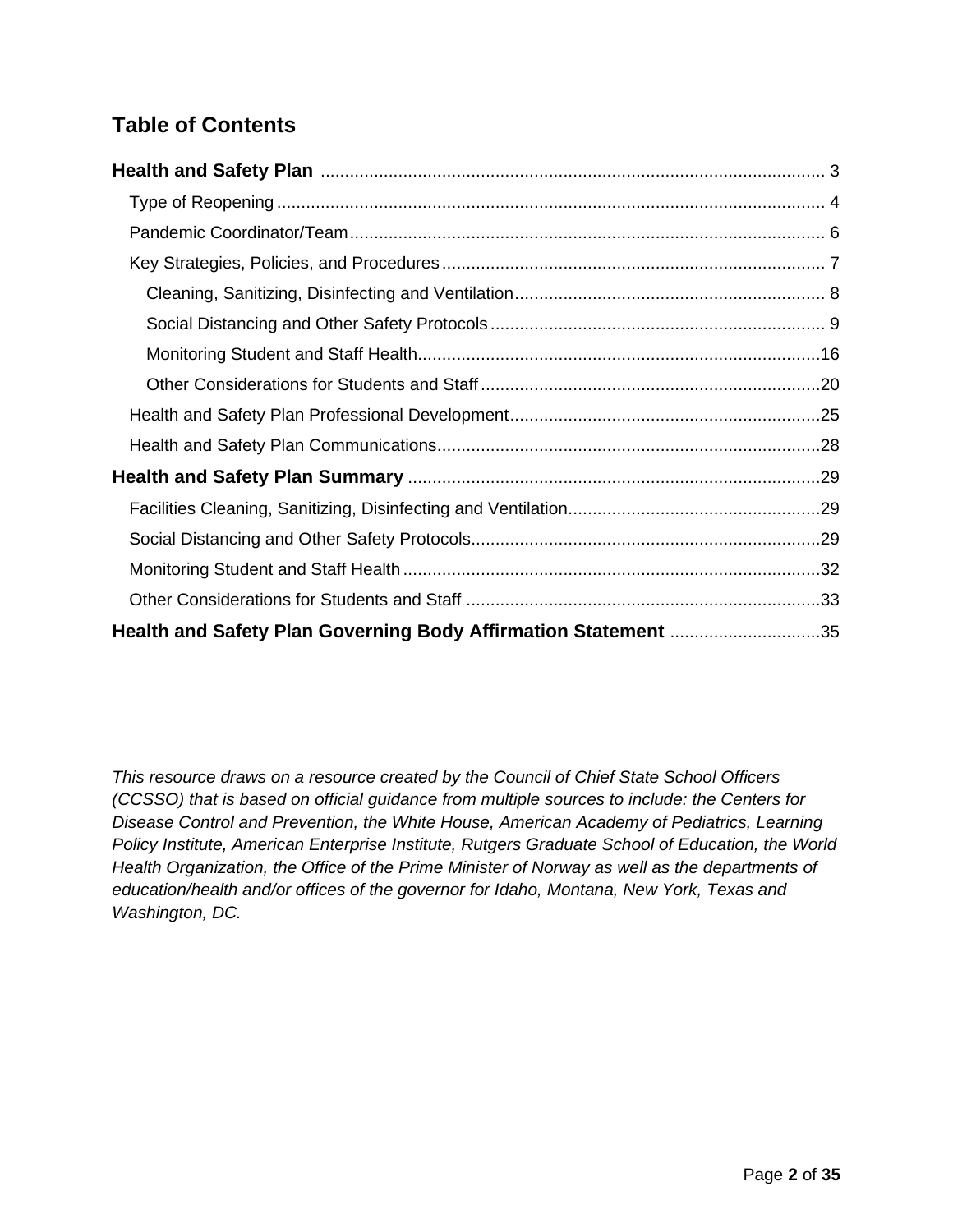## **Health and Safety Plan: Shenango Valley Faith Academy**

All decision-makers should be mindful that as long as there are cases of COVID-19 in the community, there are no strategies that can completely eliminate transmission risk within a school population. The goal is to keep transmission as low as possible to safely continue school activities. All school activities must be informed by [Governor Wolf's Process to Reopen Pennsylvania.](https://www.governor.pa.gov/process-to-reopen-pennsylvania/) The administration has categorized reopening into three broad phases: red, yellow, or green. These designations signal how counties and/or regions may begin easing some restrictions on school, work, congregate settings, and social interactions:

- The Red Phase: Schools remain closed for in-person instruction and all instruction must be provided via remote learning, whether using digital or non-digital platforms. Provisions for student services such as school meal programs should continue. Large gatherings are prohibited.
- <span id="page-2-0"></span>• The Yellow Phase and Green Phase: Schools may provide in-person instruction after developing a written Health and Safety Plan, to be approved by the local governing body (e.g. board of directors/trustees) and posted on the school entity's publicly available website.

Based on your county's current designation (i.e., red, yellow, green) and the best interests of your local community, indicate which type of reopening your LEA has selected by checking the appropriate box in row three of the table below. Use the remainder of the template to document your LEA's plan to bring back students and staff, how you will communicate the type of reopening with stakeholders in your community, and the process for continued monitoring of local health data to assess implications for school operations and potential adjustments throughout the school year.

Depending upon the public health conditions in any county within the Commonwealth, there could be additional actions, orders, or guidance provided by the Pennsylvania Department of Education (PDE) and/or the Pennsylvania Department of Health (DOH) designating the county as being in the red, yellow, or green phase. Some counties may not experience a straight path from a red designation, to a yellow, and then a green designation. Instead, cycling back and forth between less restrictive to more restrictive designations may occur as public health indicators improve or worsen. This means that your school entity should account for changing conditions in your local Health and Safety Plan to ensure fluid transition from more to less restrictive conditions in each of the phase requirements as needed.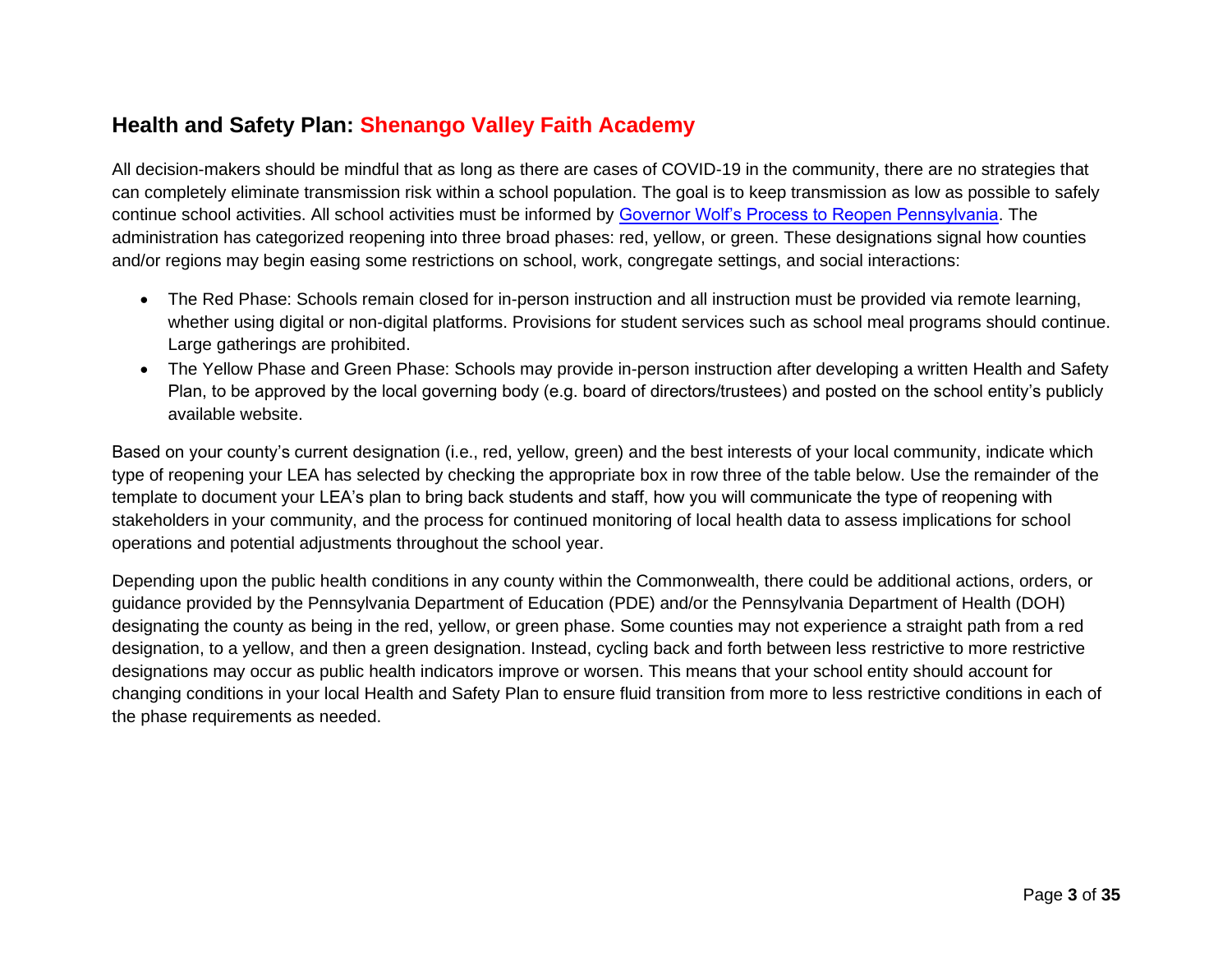### **Type of Reopening**

#### **Key Questions**

• How do you plan to bring students and staff back to physical school buildings, particularly if you still need social distancing in place? As long as Mercer County is in the yellow or green phase, we plan to reopen Shenango Valley Faith Academy for all students and staff. We will be following guidelines for-

sanitizing classrooms/bathrooms prior to re-opening, on-going sanitizing once school is in operation,

handwashing/sanitizing hands, face coverings for staff, students, family members, and visitors, social distancing in classroom and common spaces, limiting outside visitors to the school, outdoor activities, monitoring and isolating sick children, protection of students, staff, and family members at high-risk of severe illness, training all staff on the Health and Safety Plan, communication and education to students and families and a plan for remote learning if we required to close.

- <span id="page-3-0"></span>• How did you engage stakeholders in the type of re-opening your school entity selected? SVFA school board had planning sessions over the summer to evaluate what action would be best for our school students and staff. Parents will be educated on measures included in the Health and Safety Plan prior to the start of the school year and throughout the school year as needed if changes occur.
- How will you communicate your plan to your local community? Our plan will be presented to our school parents and families at a meeting prior to the opening of school. Our plan will be posted on our school website.
- Once you reopen, what will the decision-making process look like to prompt a school closure or other significant modification to operations? SVFA staff and school board will be closely monitoring the community situation to make informed decisions regarding a need for school closure or modification to operations. We will follow any guidance/orders given by the Governor of Pennsylvania or Secretary of the Pennsylvania Department of Health. Decisions will be communicated promptly to parents and families as soon as possible.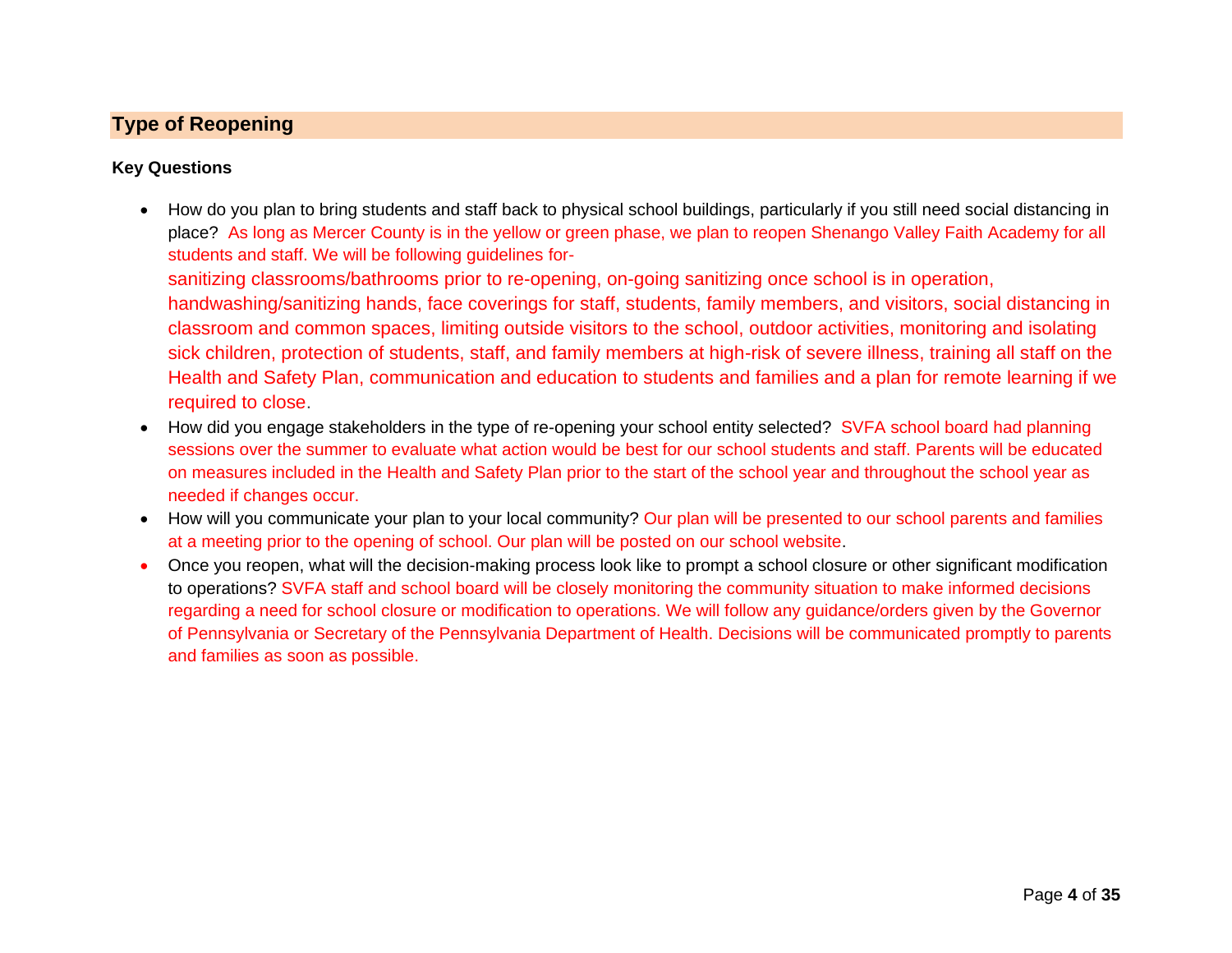**Based on your county's current designation and local community needs, which type of reopening has your school entity selected? (SELECT ONE BOX BELOW)**

- $\boxtimes$  Total reopen for all students and staff (but some students/families opt for distance learning out of safety/health concern). SVFA will not be offering optional distance learning at this time unless a student requires it due to need to isolate or quarantine.
- ☐ Scaffolded reopening: Some students are engaged in in-person learning, while others are distance learning (i.e., some grade levels in-person, other grade levels remote learning).
- ☐ Blended reopening that balances in-person learning and remote learning for all students (i.e., alternating days or weeks).
- ☐ Total remote learning for all students. (Plan should reflect future action steps to be implemented and conditions that would prompt the decision as to when schools will re-open for in-person learning).

**Anticipated launch date for in-person learning (i.e., start of blended, scaffolded, or total reopening): September 8, 2020**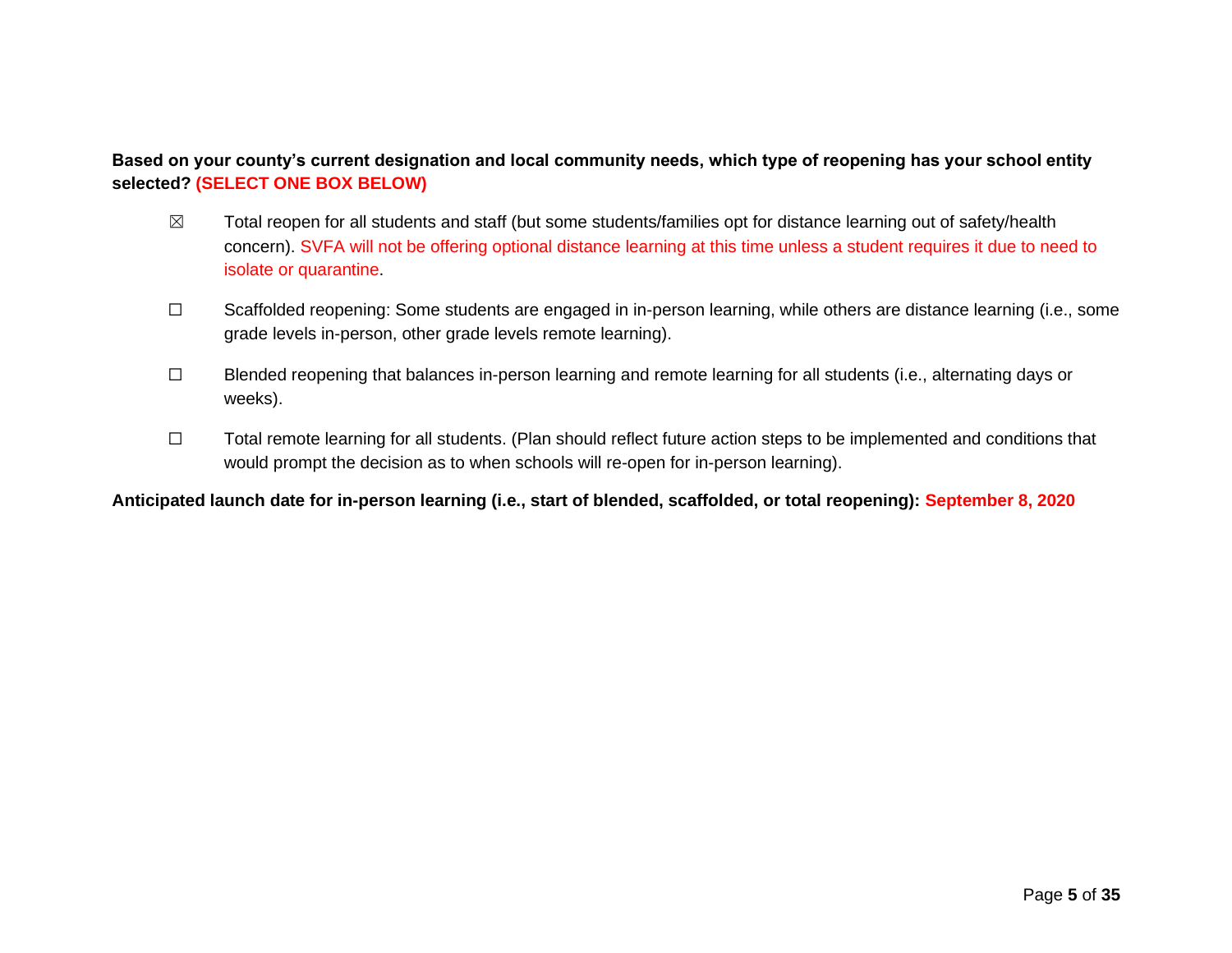#### **Pandemic Coordinator/Team**

Each school entity is required to identify a pandemic coordinator and/or pandemic team with defined roles and responsibilities for health and safety preparedness and response planning during the phased reopening of schools. The pandemic coordinator and team will be responsible for facilitating the local planning process, monitoring implementation of your local Health and Safety Plan, and continued monitoring of local health data to assess implications for school operations and potential adjustments to the Health and Safety Plan throughout the school year. To ensure a comprehensive plan that reflects the considerations and needs of every stakeholder in the local education community, LEAs are encouraged to establish a pandemic team to support the pandemic coordinator. Inclusion of a diverse group of stakeholders is critical to the success of planning and implementation. LEAs are highly encouraged to make extra effort to engage representatives from every stakeholder group (i.e., administrators, teachers, support staff, students, families, community health official or other partners), with a special focus on ensuring that the voices of underrepresented and historically marginalized stakeholder groups are prioritized. In the table below, identify the individual who will serve as the pandemic coordinator and the stakeholder group they represent in the row marked "Pandemic Coordinator". For each additional pandemic team member, enter the individual's name, stakeholder group they represent, and the specific role they will play in planning and implementation of your local Health and Safety Plan by entering one of the following under "Pandemic Team Roles and Responsibilities":

- <span id="page-5-0"></span>• **Health and Safety Plan Development:** Individual will play a role in drafting the enclosed Health and Safety Plan;
- **Pandemic Crisis Response Team:** Individual will play a role in within-year decision making regarding response efforts in the event of a confirmed positive case or exposure among staff and students; or
- **Both (Plan Development and Response Team):** Individual will play a role in drafting the plan and within-year decision making regarding response efforts in the event of confirmed positive case.

| Individual(s)              | <b>Stakeholder Group Represented</b>             | <b>Pandemic Team Roles and Responsibilities</b><br>(Options Above) |
|----------------------------|--------------------------------------------------|--------------------------------------------------------------------|
| <b>Pastor Carl Nicklas</b> | School founder/ School board<br>member/Principal | <b>Both</b>                                                        |
| <b>Cynthia Nicklas</b>     | School founder/ School board<br>member/community | <b>Both</b>                                                        |
| <b>Cara Print</b>          | School board member/Head teacher                 | <b>Both</b>                                                        |
| Aaron Jacobson             | School board<br>member/Teacher/parent            | <b>Both</b>                                                        |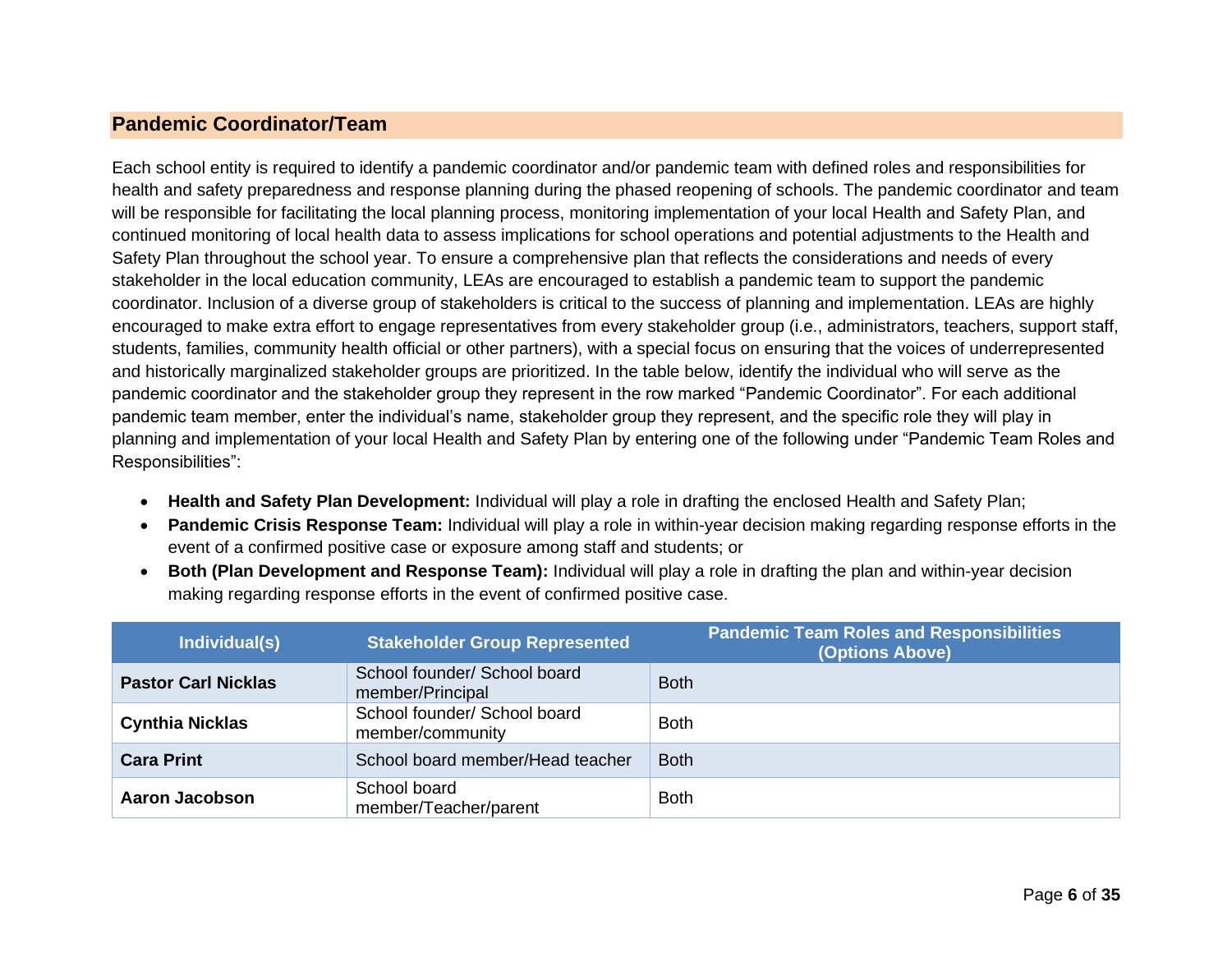#### **Key Strategies, Policies, and Procedures**

Once your LEA has determined the type of reopening that is best for your local community and established a pandemic coordinator and/or pandemic team, use the action plan templates on the following pages to create a thorough plan for each of the requirements outlined in the Pennsylvania Department of Education's Preliminary Guidance for Phased Reopening of PreK-12 Schools.

For each domain of the Health and Safety Plan, draft a detailed summary describing the key strategies, policies, and procedures your LEA will employ to satisfy the requirements of the domain. The domain summary will serve as the public-facing description of the efforts your LEA will take to ensure health and safety of every stakeholder in your local education community. Thus, the summary should be focused on the key information that staff, students, and families will require to clearly understand your local plan for the phased reopening of schools. You can use the key questions to guide your domain summary.

<span id="page-6-0"></span>For each requirement within each domain, document the following:

- **Action Steps under Yellow Phase:** Identify the discrete action steps required to prepare for and implement the requirement under the guidelines outlined for counties in yellow. List the discrete action steps for each requirement in sequential order.
- **Action Steps under Green Phase:** Identify the specific adjustments the LEA or school will make to the requirement during the time period the county is designated as green. If implementation of the requirement will be the same regardless of county designation, then type "same as Yellow" in this cell.
- **Lead Individual and Position:** List the person(s) responsible for ensuring the action steps are fully planned and the school system is prepared for effective implementation.
- **Materials, Resources, and/or Supports Needed:** List any materials, resources, or support required to implement the requirement.
- **Professional Development (PD) Required:** In order to implement this requirement effectively, will staff, students, families, or other stakeholders require professional development?

In the following tables, an asterisk (\*) denotes a mandatory element of the plan. All other requirements are highly encouraged to the extent possible.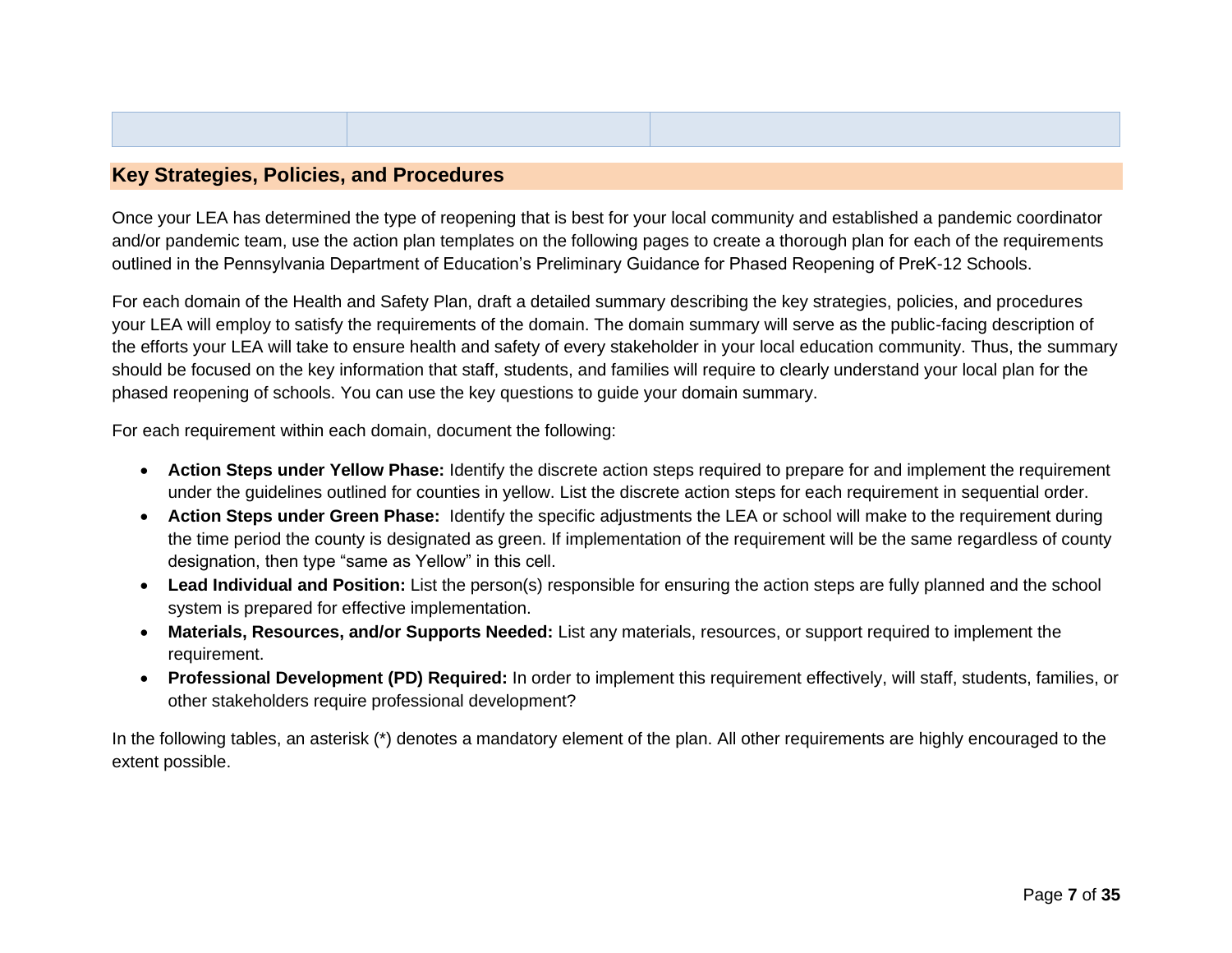#### **Cleaning, Sanitizing, Disinfecting, and Ventilation**

#### **Key Questions**

- How will you ensure the building is cleaned and ready to safely welcome staff and students?
- How will you procure adequate disinfection supplies meeting OSHA and [CDC requirements for COVID-19?](https://www.cdc.gov/coronavirus/2019-ncov/community/disinfecting-building-facility.html)
- How often will you implement cleaning, sanitation, disinfecting, and ventilation protocols/procedures to maintain staff and student safety?
- What protocols will you put in place to clean and disinfect throughout an individual school day?
- Which stakeholders will be trained on cleaning, sanitizing, disinfecting, and ventilation protocols? When and how will the training be provided? How will preparedness to implement as a result of the training be measured?

<span id="page-7-0"></span>**Summary of Responses to Key Questions: SVFA will follow the Guidance for Cleaning and Disinfecting for schools published by the CDC. SVFA staff will be cleaning and sanitizing all school spaces including the entryway, hallway, classrooms and office prior to start of the school year. This will include all surfaces such as cubbies, tables, desks, etc. We have obtained cleaning supplies, sanitizing solution and had sanitizer according to the CDC requirements for Covid-19 from online sources such as Amazon. Staff will be cleaning frequently touched areas throughout the school day. Restrooms will be sanitized before and after use by students. Scoring and testing tables will be sanitized after each student use. All staff will be trained on cleaning, sanitizing, disinfecting and ventilation protocols prior to the start of the school year. Pastor Carl will provide training and monitor daily procedures are followed. A checklist will be maintained daily to record cleaning and sanitizing.**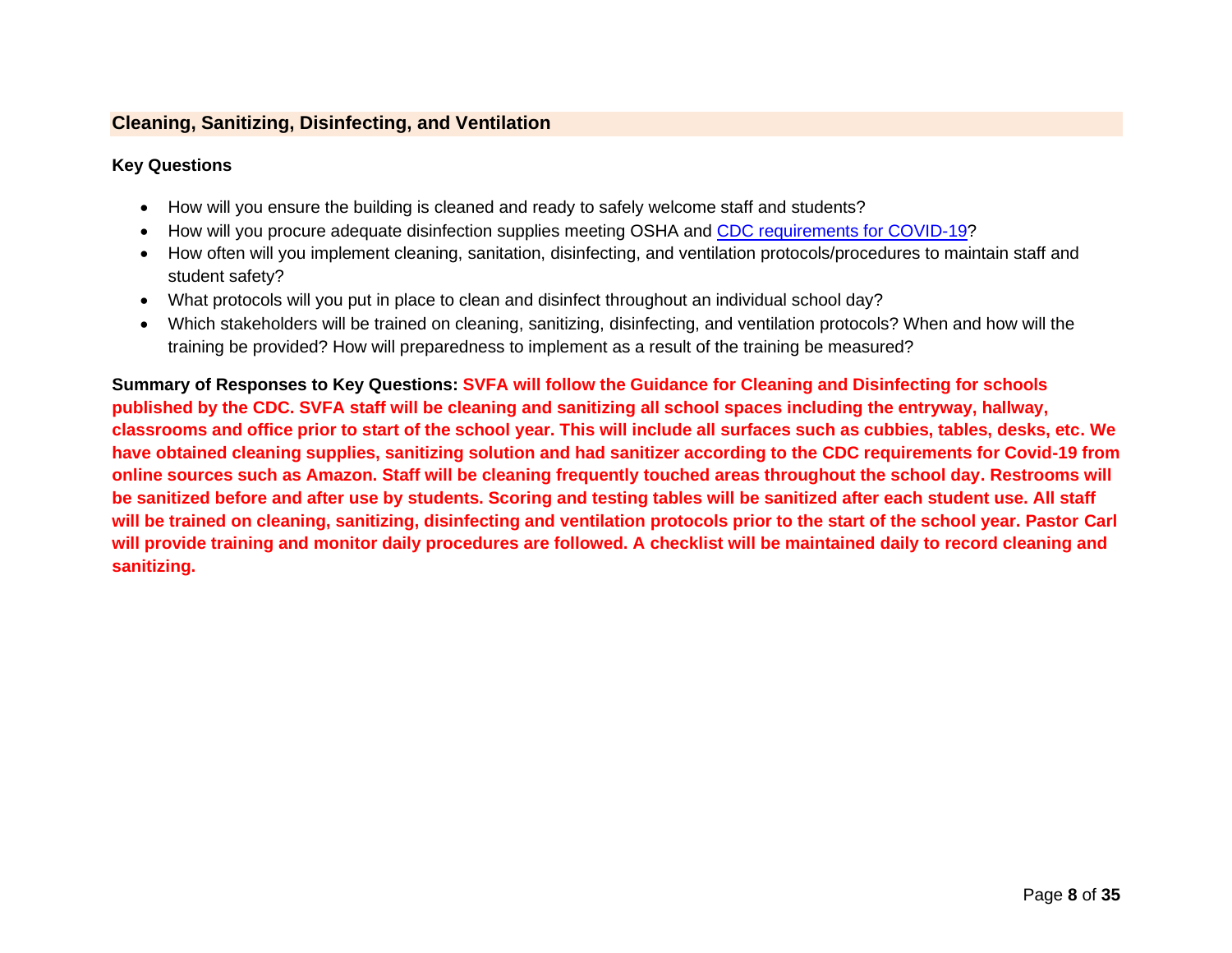| <b>Requirements</b>                                                                                                                                                                                                           | <b>Action Steps</b><br>under Yellow Phase                                                                                                                                                                                                                                                                                                                                                 | <b>Action Steps</b><br>under Green Phase | <b>Lead Individual</b><br>and Position                                        | <b>Materials, Resources,</b><br>and or Supports<br><b>Needed</b> | <b>PD</b><br><b>Required</b><br>(Y/N) |
|-------------------------------------------------------------------------------------------------------------------------------------------------------------------------------------------------------------------------------|-------------------------------------------------------------------------------------------------------------------------------------------------------------------------------------------------------------------------------------------------------------------------------------------------------------------------------------------------------------------------------------------|------------------------------------------|-------------------------------------------------------------------------------|------------------------------------------------------------------|---------------------------------------|
| * Cleaning,<br>sanitizing,<br>disinfecting, and<br>ventilating<br>learning spaces,<br>surfaces, and any<br>other areas used<br>by students (i.e.,<br>restrooms.<br>drinking<br>fountains,<br>hallways, and<br>transportation) | Clean and disinfect frequently<br>touched surfaces and objects<br>within the school at least daily,<br>including but not limited to door<br>handles, light switches, desks,<br>tables, microwave, sink<br>handles, toilets. Restrooms will<br>be sanitized before and after<br>scheduled restroom breaks.<br>Scoring and testing tables will<br>be sanitized between each<br>student use. | Same as Yellow                           | Pastor Carl Nicklas,<br><b>Principal and School</b><br><b>Board President</b> | Sanitizer, disinfectants,<br>paper towels, gloves                | Y                                     |
| Other cleaning,<br>sanitizing,<br>disinfecting, and<br>ventilation<br>practices                                                                                                                                               | Increase circulation of outdoor<br>air by opening windows and<br>doors when possible.<br>Students will not be present<br>when disinfectants are being<br>used.<br>Students will not participate in<br>disinfecting activities.                                                                                                                                                            | Same as Yellow                           | Pastor Carl Nicklas,<br><b>Principal and School</b><br><b>Board President</b> | None                                                             | Υ                                     |

#### **Social Distancing and Other Safety Protocols**

#### **Key Questions**

- How will classrooms/learning spaces be organized to mitigate spread?
- How will you group students with staff to limit the number of individuals who come into contact with each other throughout the school day?
- What policies and procedures will govern use of other communal spaces within the school building?
- How will you utilize outdoor space to help meet social distancing needs?
- <span id="page-8-0"></span>• What hygiene routines will be implemented throughout the school day?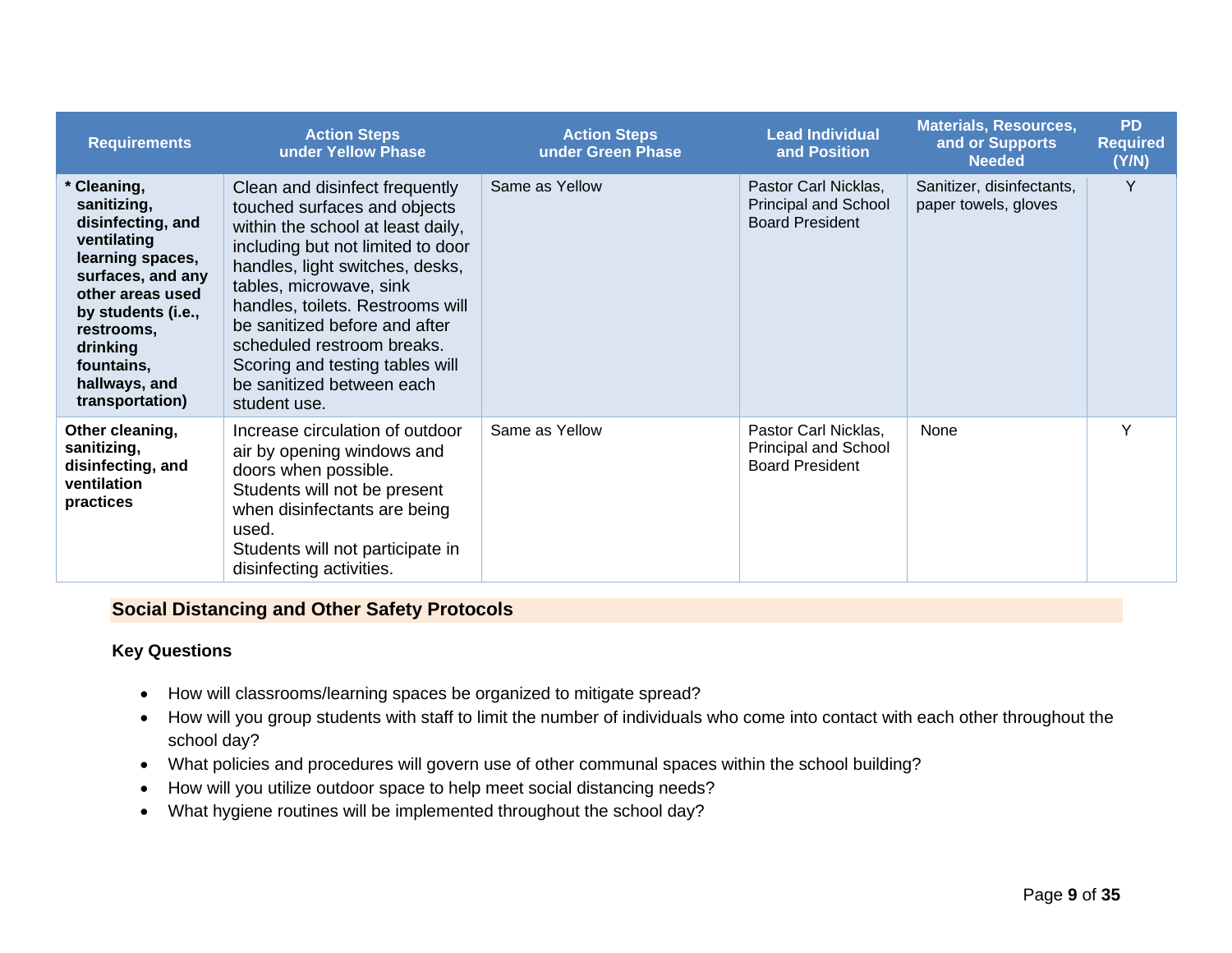- How will you adjust student transportation to meet social distancing requirements?
- What visitor and volunteer policies will you implement to mitigate spread?
- Will any of these social distancing and other safety protocols differ based on age and/or grade ranges?
- Which stakeholders will be trained on social distancing and other safety protocols? When and how will the training be provided? How will preparedness to implement as a result of the training be measured?

**Summary of Responses to Key Questions: SVFA has limited classroom/learning spaces but also has a small enrollment for the size of the space. Due to the large open room that is the main classroom students and staff will be able to maintain 6ft social distancing. Students will be assigned every other desk in order to maintain 6ft distance. Students will be educated on maintaining social distancing and other safety measures to prevent spread of infection. Teacher desks will have plexiglass dividers to maintain a separation from students. Students will use flag system already in place as per ACE protocol for teacher assistance which will aid in maintaining distancing. Students will be scheduled for testing so that social distancing will be maintained. Lunch breaks will be staggered to limit the number of students at the lunch tables. Students will access cubbies one at a time. They will need to wait in the classroom and take turns accessing the cubbies. Students and staff will maintain 6 ft social distancing when entering or exiting the classroom for restroom breaks and stay on right hand side of the hallway. Students and staff will be performing hand hygiene frequently throughout the day not limited to before and after eating, after use of the restroom, after sneezing or coughing, after face mask adjustment or facial touching. Sufficient supplies for hand hygiene will be available. Visitors will be limited from entry to SVFA. Visitors will be screened for symptoms and/or exposure to Covid19 and have temperature checked prior to entry if deemed essential. All visitors will be required to wear face coverings to enter and exit the building and the classroom. Protocols will be in place for all students, staff and essential visitors regardless of age or grade. All staff will be trained on social distancing and safety protocols prior to start of the school year and reviewed regularly at staff and school board meetings or as needed.**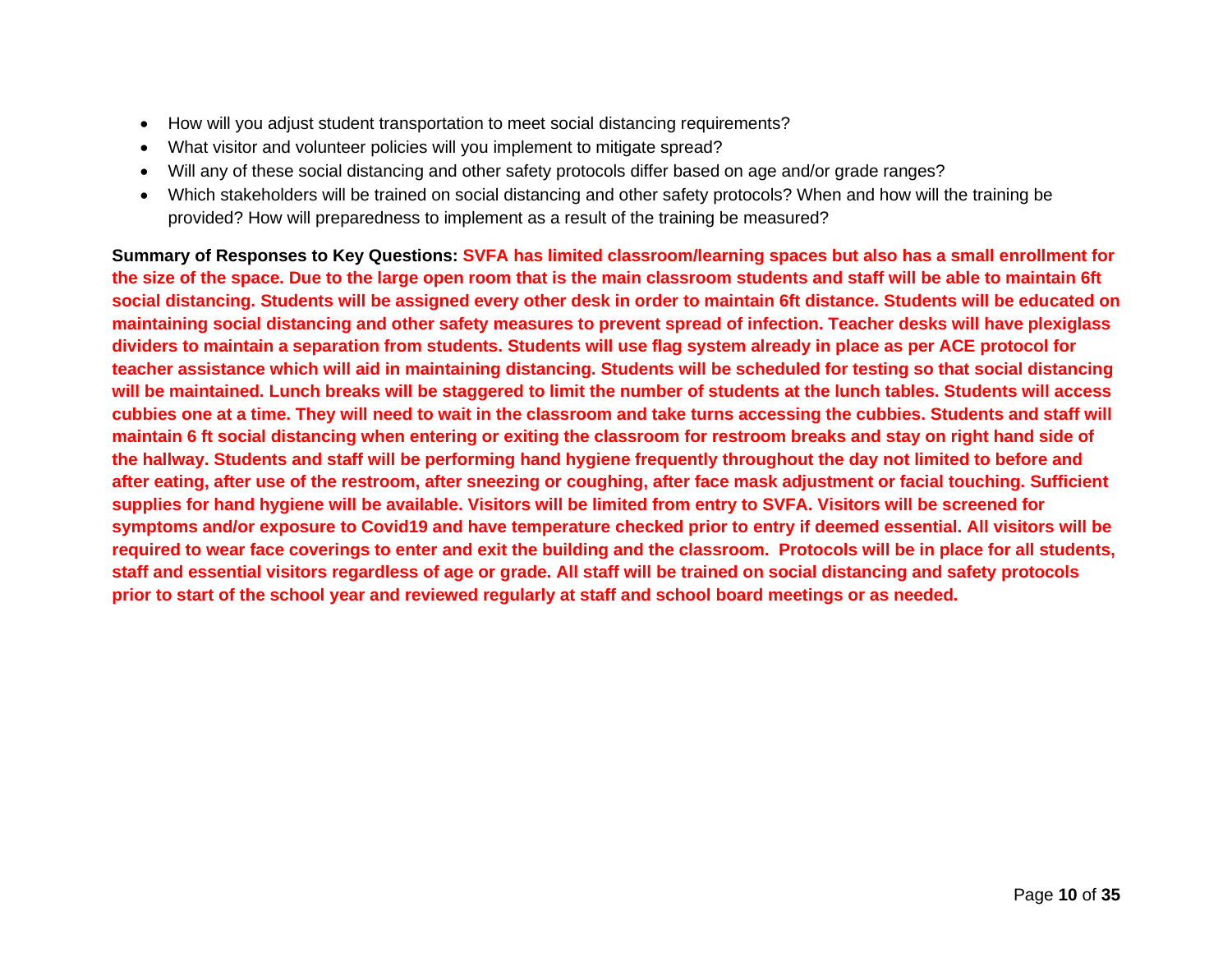| <b>Requirements</b>                                                                                                                                                             | <b>Action Steps</b><br>under Yellow Phase                                                                                                                                                                                                                                                                                                                                                                | <b>Action Steps</b><br>under Green Phase | <b>Lead Individual and</b><br><b>Position</b>                          | <b>Materials, Resources,</b><br>and or Supports<br><b>Needed</b> | <b>PD</b><br><b>Required</b><br>(Y/N) |
|---------------------------------------------------------------------------------------------------------------------------------------------------------------------------------|----------------------------------------------------------------------------------------------------------------------------------------------------------------------------------------------------------------------------------------------------------------------------------------------------------------------------------------------------------------------------------------------------------|------------------------------------------|------------------------------------------------------------------------|------------------------------------------------------------------|---------------------------------------|
| Classroom/<br>learning space<br>occupancy that<br>allows for 6 feet of<br>separation among<br>students and staff<br>throughout the<br>day, to the<br>maximum extent<br>feasible | Students will occupy every other<br>desk in order to maintain a 6 feet<br>separation. Students and staff will<br>observe 6 feet social distancing at<br>all times when possible. Teachers<br>desks will have plexiglass shields<br>to separate from students when<br>the need arises for students to<br>approach the teacher's desk.                                                                     | Same as Yellow                           | Pastor Carl Nicklas,<br>Principal and School<br><b>Board President</b> | Plexiglass shields                                               | Y                                     |
| <b>Restricting the</b><br>use of cafeterias<br>and other<br>congregate<br>settings, and<br>serving meals in<br>alternate settings<br>such as<br>classrooms                      | Students will be encouraged to<br>remain at their desks as much as<br>possible. Lunch tables may be<br>utilized by staggering lunch breaks<br>and a spacing pattern to maintain<br>6 feet distancing. Only 1 student at<br>a time will be permitted at the<br>cubbies. Students will need to wait<br>in the classroom for their turn at<br>the cubbies. There will be no<br>sharing of food or utensils. | Same as Yellow                           | Cara Print, Head<br>Teacher and School<br>Board member                 | none                                                             | Y                                     |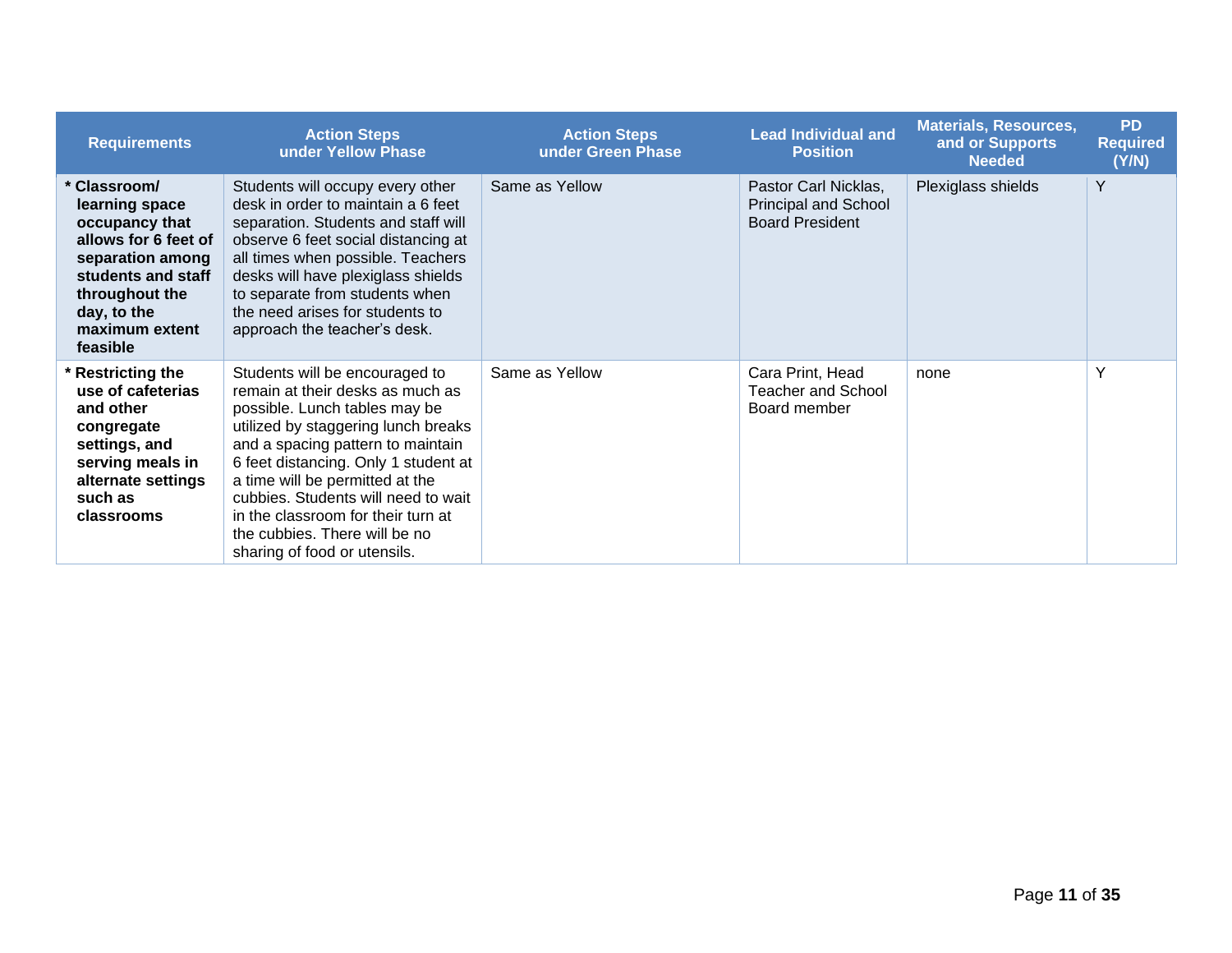| <b>Requirements</b>                                                                                                                               | <b>Action Steps</b><br>under Yellow Phase                                                                                                                                                                                                                                                                                                                                                                                                                                                                                                                                                                                                                                                                                                                                    | <b>Action Steps</b><br>under Green Phase | <b>Lead Individual and</b><br><b>Position</b>                                 | <b>Materials, Resources,</b><br>and or Supports<br><b>Needed</b> | <b>PD</b><br><b>Required</b><br>(Y/N) |
|---------------------------------------------------------------------------------------------------------------------------------------------------|------------------------------------------------------------------------------------------------------------------------------------------------------------------------------------------------------------------------------------------------------------------------------------------------------------------------------------------------------------------------------------------------------------------------------------------------------------------------------------------------------------------------------------------------------------------------------------------------------------------------------------------------------------------------------------------------------------------------------------------------------------------------------|------------------------------------------|-------------------------------------------------------------------------------|------------------------------------------------------------------|---------------------------------------|
| * Hygiene practices<br>for students and<br>staff including the<br>manner and<br>frequency of<br>hand-washing and<br>other best<br>practices       | Staff and students will perform<br>proper handwashing with soap<br>and water for at least 20 seconds<br>frequently throughout the day.<br>Handwashing will be performed<br>before and after eating or<br>preparing food, after touching their<br>face, after using the restroom,<br>after coughing or sneezing, after<br>handling face mask, after touching<br>garbage, etc. Alcohol based<br>sanitizer will be readily available<br>for students and staff for when<br>handwashing is not available.<br>Alcohol based sanitizer will be at<br>least 60% alcohol. Adequate<br>supplies including soap, hand<br>sanitizer, paper towels, tissues<br>and no touch trash cans will be<br>available. Students will be<br>monitored and educated on proper<br>hand hygiene daily. | Same as Yellow                           | Pastor Carl Nicklas,<br><b>Principal and School</b><br><b>Board President</b> | Soap, paper towels,<br>hand sanitizer                            | Y                                     |
| * Posting signs, in<br>highly visible<br>locations, that<br>promote everyday<br>protective<br>measures, and<br>how to stop the<br>spread of germs | Posters and signs for proper hand<br>hygiene, when to stay home when<br>sick, social distancing, proper<br>covering of coughs and sneezes,<br>use of face masks/coverings etc<br>will be posted in highly visible<br>places including the entrance,<br>classrooms, and restrooms.                                                                                                                                                                                                                                                                                                                                                                                                                                                                                            | Same as Yellow                           | Cynthia Nicklas,<br><b>School Board</b><br>member                             | Posters/signs                                                    | Y                                     |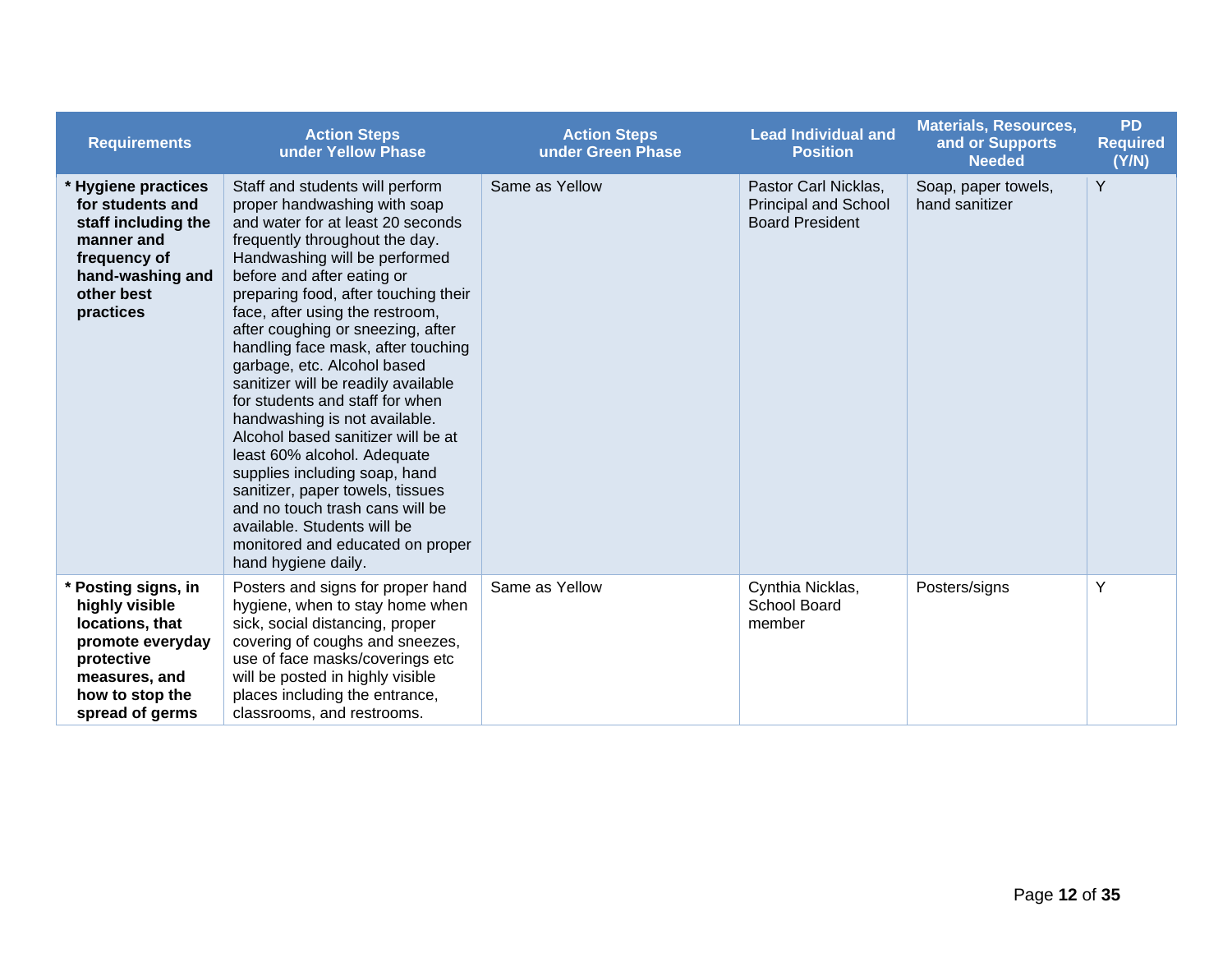| <b>Requirements</b>                                                                                                                                             | <b>Action Steps</b><br>under Yellow Phase                                                                                                                                                                                                                                                                                                                                                                                                                                                                                                                                                                                              | <b>Action Steps</b><br>under Green Phase | <b>Lead Individual and</b><br><b>Position</b>                                 | <b>Materials, Resources,</b><br>and or Supports<br><b>Needed</b>     | <b>PD</b><br><b>Required</b><br>(Y/N) |
|-----------------------------------------------------------------------------------------------------------------------------------------------------------------|----------------------------------------------------------------------------------------------------------------------------------------------------------------------------------------------------------------------------------------------------------------------------------------------------------------------------------------------------------------------------------------------------------------------------------------------------------------------------------------------------------------------------------------------------------------------------------------------------------------------------------------|------------------------------------------|-------------------------------------------------------------------------------|----------------------------------------------------------------------|---------------------------------------|
| * Identifying and<br>restricting non-<br>essential visitors<br>and volunteers                                                                                   | Nonessential visitors will be<br>restricted from entering SVFA<br>suite and classrooms. SVFA door<br>is kept locked during school hours<br>and visitors need permission to<br>gain entry. If a visitor is deemed<br>essential and permitted to gain<br>entry, they will be required to<br>answer screening questions and<br>have their temperature checked.<br>Entry will be permitted based on<br>outcome of screening questions<br>and temperature results. Face<br>coverings must be worn by visitors<br>unless they have a medical or<br>mental health condition or<br>disability the precludes the<br>wearing of a face covering. | Same as Yellow                           | Pastor Carl Nicklas,<br><b>Principal and School</b><br><b>Board President</b> | Contact-less<br>thermometers;<br>screening questions;<br>visitor log | Y                                     |
| * Handling sporting<br>activities for<br>recess and<br>physical<br>education classes<br>consistent with<br>the CDC<br><b>Considerations</b><br>for Youth Sports | SVFA students and staff will<br>maintain 6 ft social distancing for<br>any recess or physical education<br>classes. Students will not be<br>required to wear face coverings<br>while actively engaged in<br>workouts. Face coverings are to<br>be worn during recess or physical<br>education if not actively engaged<br>in physical activity. Proper hand<br>hygiene will be performed before<br>and after recess or physical<br>education class.                                                                                                                                                                                     | Same as Yellow                           | Aaron Jacobson,<br><b>Teacher and School</b><br>Board member                  | Face coverings; soap;<br>paper towels; hand<br>sanitizer             | Y                                     |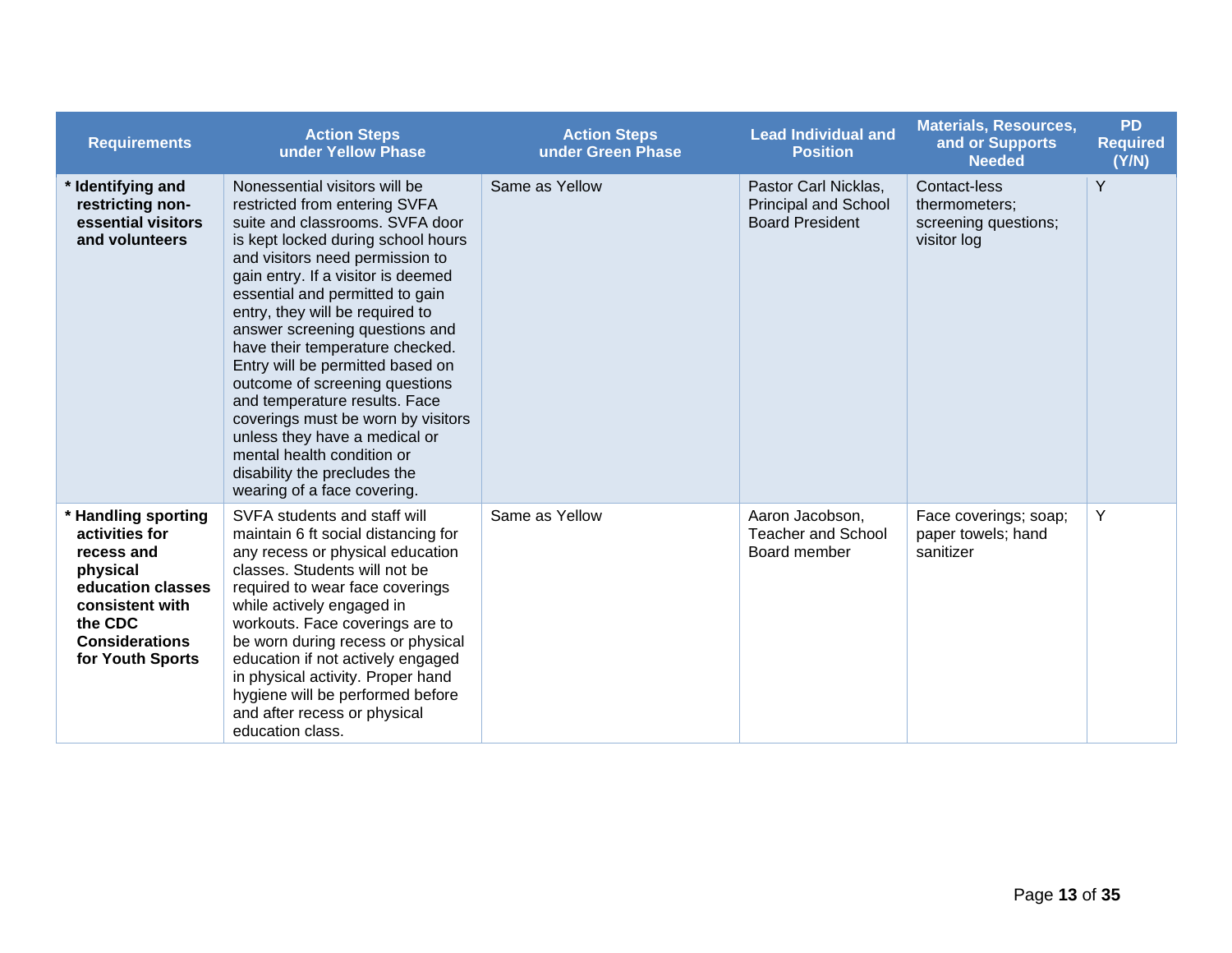| <b>Requirements</b>                                                  | <b>Action Steps</b><br>under Yellow Phase                                                                                                                                                                                                                                                                                                                                                                                                                                                                                                                                                                                                                       | <b>Action Steps</b><br>under Green Phase | <b>Lead Individual and</b><br><b>Position</b>                                 | <b>Materials, Resources,</b><br>and or Supports<br><b>Needed</b>                                                                    | <b>PD</b><br><b>Required</b><br>(Y/N) |
|----------------------------------------------------------------------|-----------------------------------------------------------------------------------------------------------------------------------------------------------------------------------------------------------------------------------------------------------------------------------------------------------------------------------------------------------------------------------------------------------------------------------------------------------------------------------------------------------------------------------------------------------------------------------------------------------------------------------------------------------------|------------------------------------------|-------------------------------------------------------------------------------|-------------------------------------------------------------------------------------------------------------------------------------|---------------------------------------|
| <b>Limiting the sharing</b><br>of materials among<br><b>students</b> | Student's belongings will be kept<br>separated from other students in<br>individually labeled cubbies or at<br>the student's desk. Adequate<br>supplies or materials will be<br>available to prevent sharing<br>between students. Students<br>should expect to provide any<br>supplies needed as requested by<br>SVFA. Materials that do have to<br>be shared by students will be<br>cleaned and sanitized between<br>uses. Items that can't be cleaned<br>by usual cleaning and sanitizing<br>methods will be quarantined from<br>use for 3 days. Students will be<br>monitored and educated daily<br>regarding not sharing belongings<br>with other students. | Same as Yellow                           | Pastor Carl Nicklas,<br><b>Principal and School</b><br><b>Board President</b> | Individually labeled<br>cubbies,<br>cleaners/disinfectants,<br>santizer; quarantine<br>bins for materials<br>unable to be sanitized | Y                                     |
| <b>Staggering the use</b><br>of communal<br>spaces and<br>hallways   | Students will be encouraged to<br>remain at their desks as much as<br>possible. Lunch tables may be<br>utilized by staggering lunch breaks<br>and a spacing pattern to maintain<br>6 feet distancing. Only 1 student at<br>a time will be permitted at the<br>cubbies. Students will need to wait<br>in the classroom for their turn at<br>the cubbies. Students and staff will<br>maintain 6 ft social distancing in<br>the hallway and stay to the right of<br>the hallway to maintain distance of<br>others that may be walking in the<br>other direction.                                                                                                   | Same as Yellow                           | Pastor Carl Nicklas,<br><b>Principal and School</b><br><b>Board President</b> | none                                                                                                                                | Y                                     |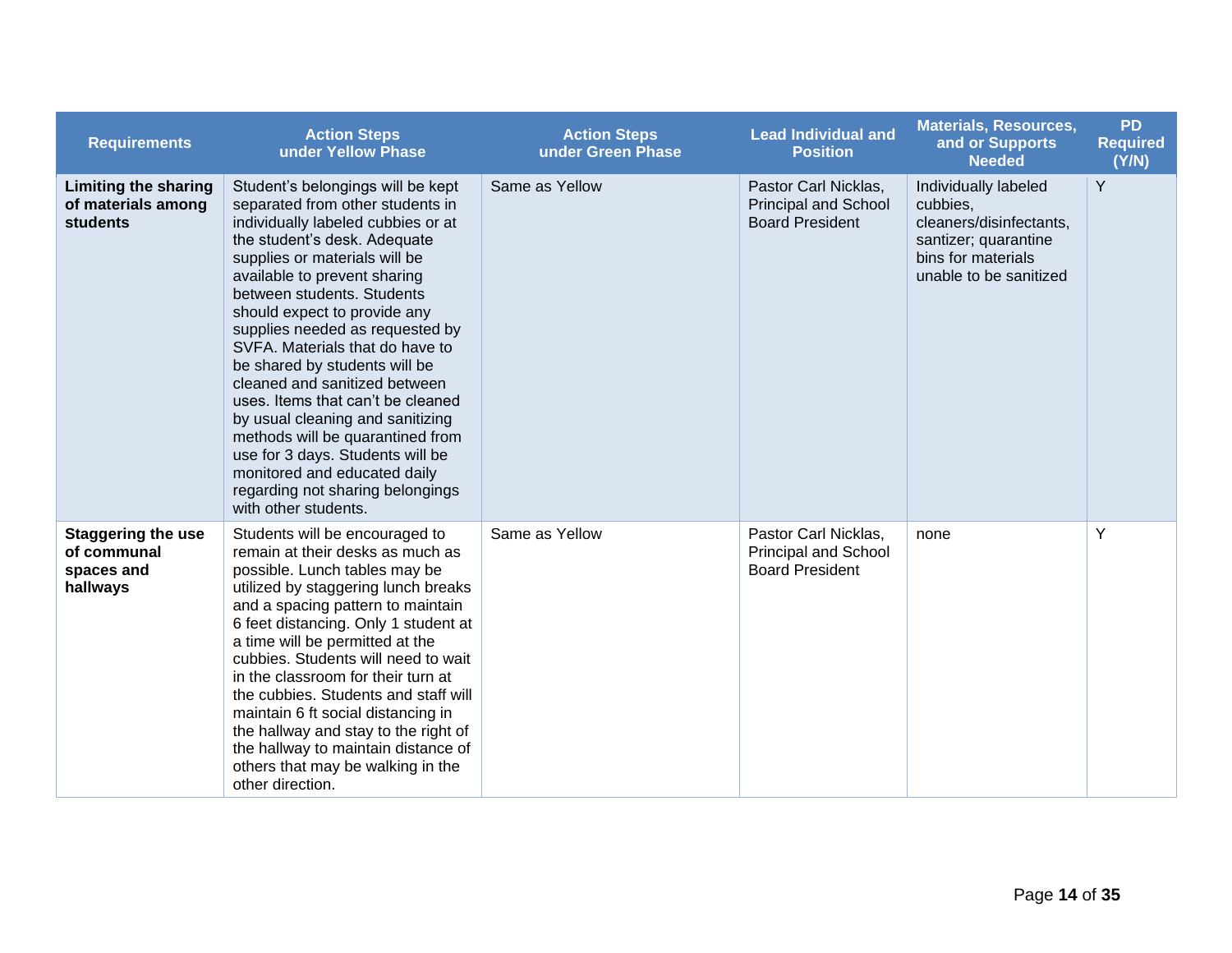| <b>Requirements</b>                                                                                                                                                                                           | <b>Action Steps</b><br>under Yellow Phase                                                                                                                                                                                                                                                                                                                                                                                                        | <b>Action Steps</b><br>under Green Phase | <b>Lead Individual and</b><br><b>Position</b>                                 | <b>Materials, Resources,</b><br>and or Supports<br><b>Needed</b> | <b>PD</b><br><b>Required</b><br>(Y/N) |
|---------------------------------------------------------------------------------------------------------------------------------------------------------------------------------------------------------------|--------------------------------------------------------------------------------------------------------------------------------------------------------------------------------------------------------------------------------------------------------------------------------------------------------------------------------------------------------------------------------------------------------------------------------------------------|------------------------------------------|-------------------------------------------------------------------------------|------------------------------------------------------------------|---------------------------------------|
| <b>Adjusting</b><br>transportation<br>schedules and<br>practices to create<br>social distance<br>between students                                                                                             | Students at SVFA tend to arrive at<br>different times due to having<br>different modes of transportation<br>and being bused from various<br>school districts. Students should<br>be aware of others possibly<br>entering or exiting the school at<br>the same time and maintain 6 ft<br>social distancing. Students, staff<br>and visitors are required to wear<br>face coverings when entering and<br>exiting the building that houses<br>SVFA. | Same as Yellow                           | Pastor Carl Nicklas,<br>Principal and School<br><b>Board President</b>        | Face coverings                                                   | Y                                     |
| <b>Limiting the number</b><br>of individuals in<br>classrooms and<br>other learning<br>spaces, and<br>interactions<br>between groups of<br>students                                                           | The number of individuals in the<br>classrooms and other spaces<br>utilized by SVFA is inherently<br>limited due to small enrollment.<br>SVFA will not plan to enroll more<br>students than would be safe for<br>the size of the school space.<br>Visitors will be restricted from<br>entering the classroom unless<br>deemed essential.                                                                                                         | Same as Yellow                           | Pastor Carl Nicklas,<br>Principal and School<br><b>Board President</b>        | none                                                             | Y                                     |
| <b>Coordinating with</b><br>local childcare<br>regarding on site<br>care, transportation<br>protocol changes<br>and, when possible,<br>revised hours of<br>operation or<br>modified school-<br>year calendars | Parents will be responsible for<br>coordinating any childcare before<br>or after school hours and<br>transportation associated with the<br>child care. Any modification of<br>school hours or of the school<br>calendar will be communicated to<br>parents and any school districts<br>providing busing as soon as<br>possible once the change has<br>been made.                                                                                 | Same as Yellow                           | Pastor Carl Nicklas,<br><b>Principal and School</b><br><b>Board President</b> | none                                                             | Y                                     |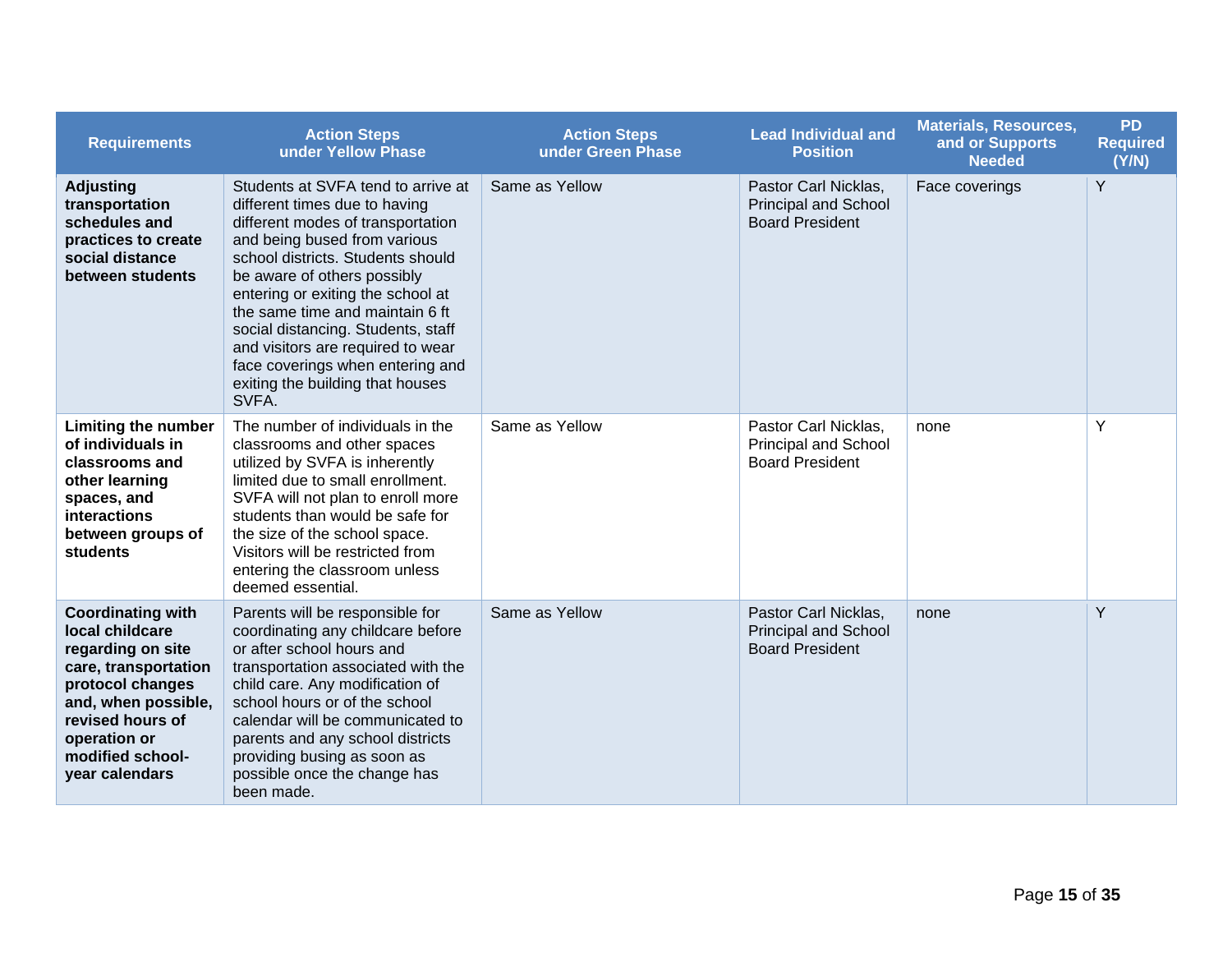| <b>Requirements</b>                                | <b>Action Steps</b><br>under Yellow Phase                                                                                                                                                                                                                                                                                                                                                                                                                   | <b>Action Steps</b><br>under Green Phase | <b>Lead Individual and</b><br><b>Position</b>                                 | <b>Materials, Resources,</b><br>and or Supports<br><b>Needed</b> | <b>PD</b><br><b>Required</b><br>(Y/N) |
|----------------------------------------------------|-------------------------------------------------------------------------------------------------------------------------------------------------------------------------------------------------------------------------------------------------------------------------------------------------------------------------------------------------------------------------------------------------------------------------------------------------------------|------------------------------------------|-------------------------------------------------------------------------------|------------------------------------------------------------------|---------------------------------------|
| Other social<br>distancing and<br>safety practices | Any school gatherings, events or<br>activities will be limited to those<br>that can occur while maintaining<br>social distancing and following<br>other guidelines according to<br>Pennsylvania Department of<br>Health.<br>Students who are transported to<br>and from school utilizing their<br>public school district buses will<br>follow guidelines for social<br>distancing and safety practices as<br>directed by the school district/bus<br>system. | Same as Yellow                           | Pastor Carl Nicklas,<br><b>Principal and School</b><br><b>Board President</b> | none                                                             | Υ                                     |

#### **Monitoring Student and Staff Health**

#### **Key Questions**

- How will you monitor students, staff, and others who interact with each other to ensure they are healthy and not exhibiting signs of illness?
- Where, to whom, when, and how frequently will the monitoring take place (e.g. parent or child report from home or upon arrival to school)?
- What is the policy for quarantine or isolation if a staff, student, or other member of the school community becomes ill or has been exposed to an individual confirmed positive for COVID-19?
- Which staff will be responsible for making decisions regarding quarantine or isolation requirements of staff or students?
- <span id="page-15-0"></span>• What conditions will a staff or student confirmed to have COVID-19 need to meet to safely return to school? How will you accommodate staff who are unable to uncomfortable to return?
- How will you determine which students are willing/able to return? How will you accommodate students who are unable or uncomfortable to return?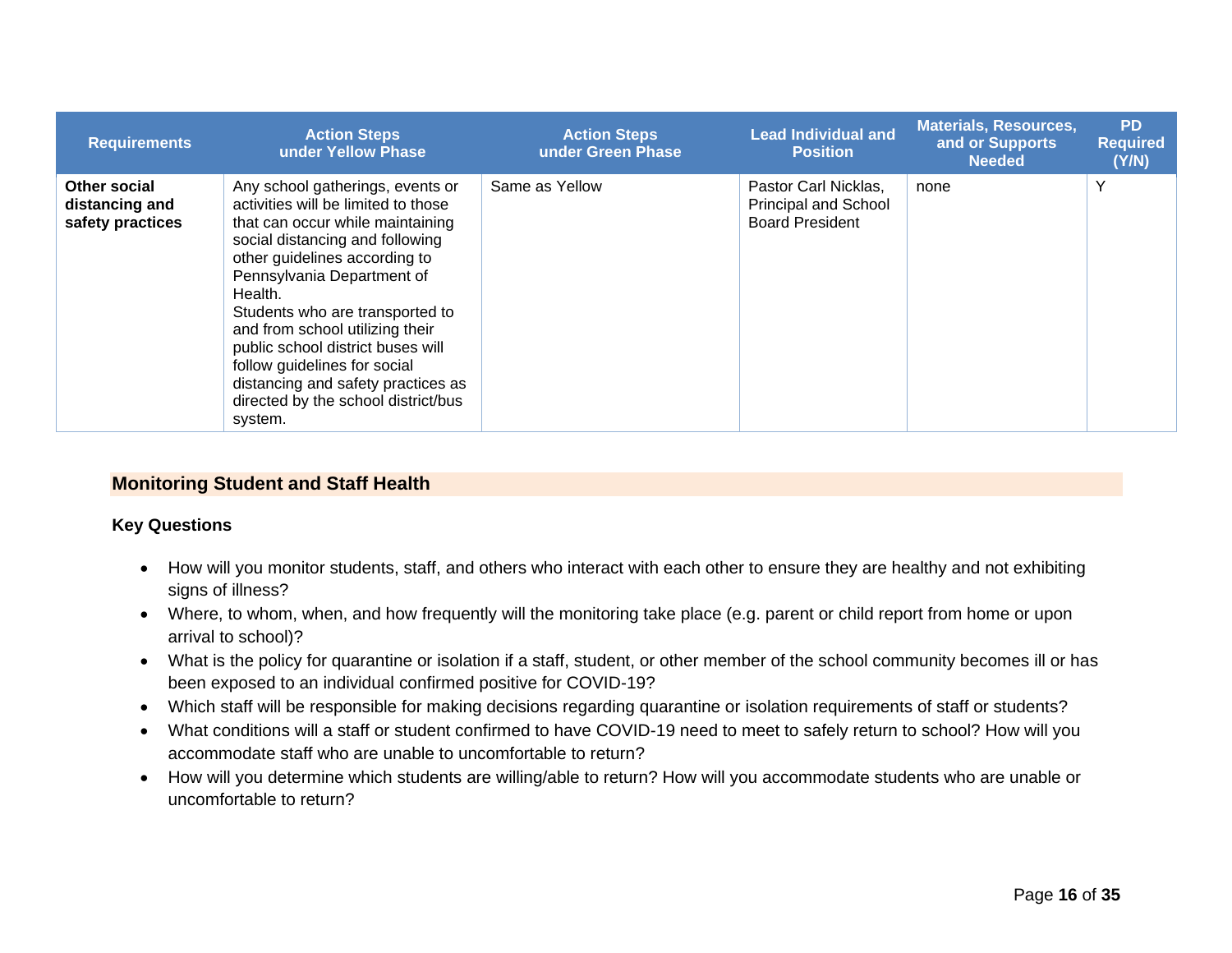- When and how will families be notified of confirmed staff or student illness or exposure and resulting changes to the local Health and Safety Plan?
- Which stakeholders will be trained on protocols for monitoring student and staff health? When and how will the training be provided? How will preparedness to implement as a result of the training be measured?

**Summary of Responses to Key Questions: SVFA will educate parents and students on the importance of students staying home when they are sick. Any student or staff with a fever of 100.4 degrees or higher or has symptoms of possible COVID-19 infection should not be in school. Pre-screening questions will be provided for staff and students to use prior to coming to school each day. Staff and students will be screened daily prior to entry into the classroom and have their temperature taken with a contact-less thermometer. Screenings done at school will be done safely, respectfully and in a manner to maintain privacy. Screening done at the school should not replace screening to be done at home prior to coming to school each day. If a student has or develops symptoms consistent with COVID-19 while in attendance at school they will be isolated in a separate room until a parent or guardian can pick them up. Ill students should be picked up by a parent or guardian promptly. Staff that develop symptoms while at school will leave immediately when symptoms occur. Staff and students will follow the CDC guidelines for isolation and when to return to school if they have symptoms of COVID-19 or a positive COVID-19 test result. Staff and students will quarantine following the CDC guidelines if they have been a close contact with someone who has tested positive for COVID-19. Families will be notified by the school of any possible exposure and what measures will be taken. All staff will be trained and competent to monitor students for symptoms of COVID-19 prior to the start of the school year.**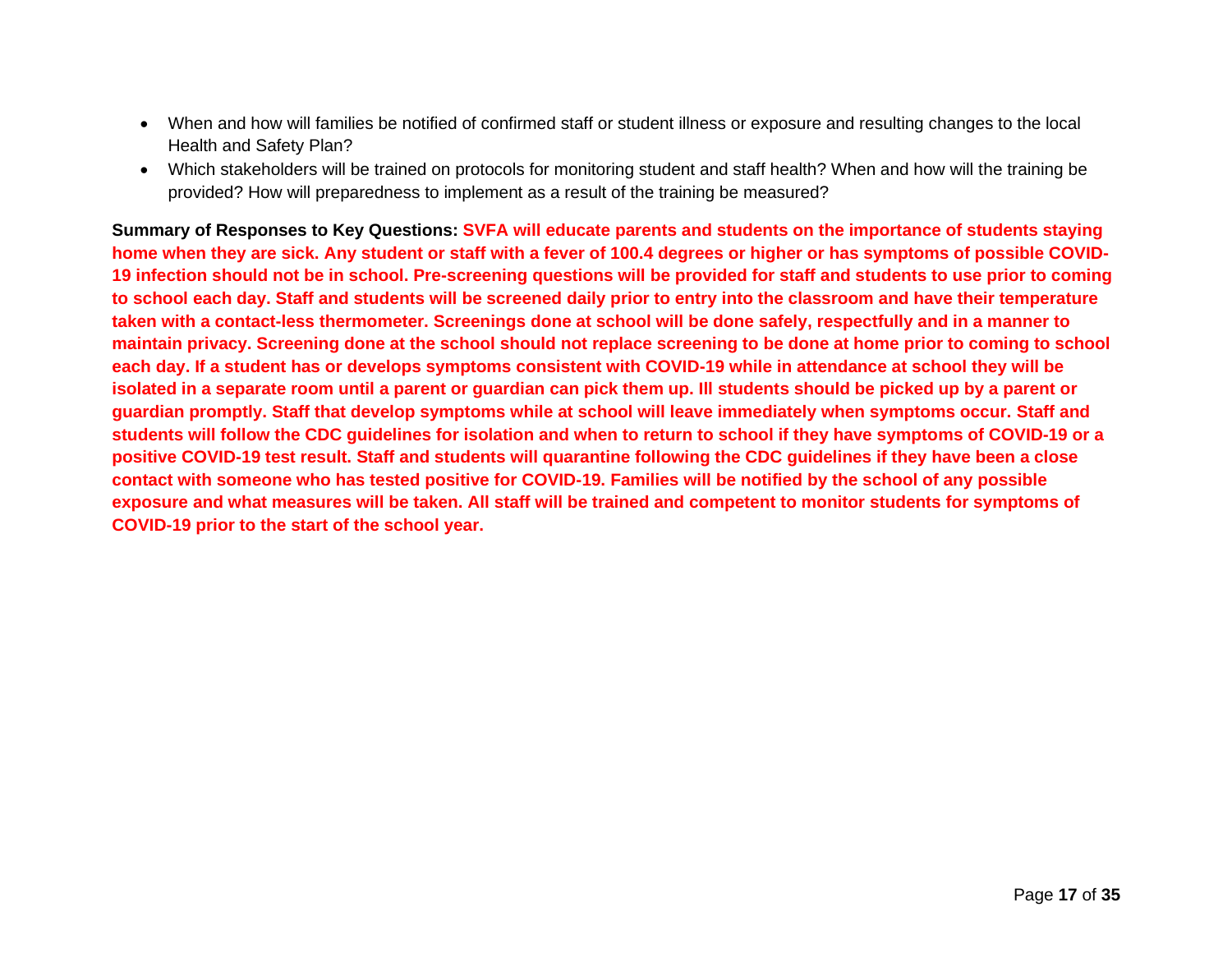| <b>Requirements</b>                                                                                                                         | <b>Action Steps</b><br>under Yellow Phase                                                                                                                                                                                                                                                                                           | <b>Action Steps</b><br>under Green Phase | <b>Lead Individual</b><br>and Position                                        | <b>Materials, Resources,</b><br>and or Supports<br><b>Needed</b>          | <b>PD</b><br><b>Required</b><br>(Y/N) |
|---------------------------------------------------------------------------------------------------------------------------------------------|-------------------------------------------------------------------------------------------------------------------------------------------------------------------------------------------------------------------------------------------------------------------------------------------------------------------------------------|------------------------------------------|-------------------------------------------------------------------------------|---------------------------------------------------------------------------|---------------------------------------|
| Monitoring<br>students and staff<br>for symptoms and<br>history of<br>exposure                                                              | Parents will be given a<br>prescreening form to use daily to<br>help them determine if their child<br>is safe to report to school. School<br>staff will also ask screening<br>questions and check each<br>student's temperature prior to the<br>admittance to the classroom each<br>day.                                            |                                          | Pastor Carl Nicklas,<br><b>Principal and School</b><br><b>Board President</b> | Pre-screening forms,<br>contact-less<br>thermometers; daily<br>log sheets | Y                                     |
| <b>Isolating or</b><br>quarantining<br>students, staff, or<br>visitors if they<br>become sick or<br>demonstrate a<br>history of<br>exposure | If a student is symptomatic of<br>COVID-19 they will be isolated in<br>a separate room from the other<br>students until a parent/guardian<br>picks the student up to take<br>him/her home.<br>The isolation room will be cleaned<br>and disinfected after at least 24hrs<br>using the CDC Guidance on<br>Cleaning and Disinfecting. |                                          | Pastor Carl Nicklas.<br>Principal and School<br><b>Board President</b>        | Isolation room;<br>cleaning/disinfectants                                 | Y                                     |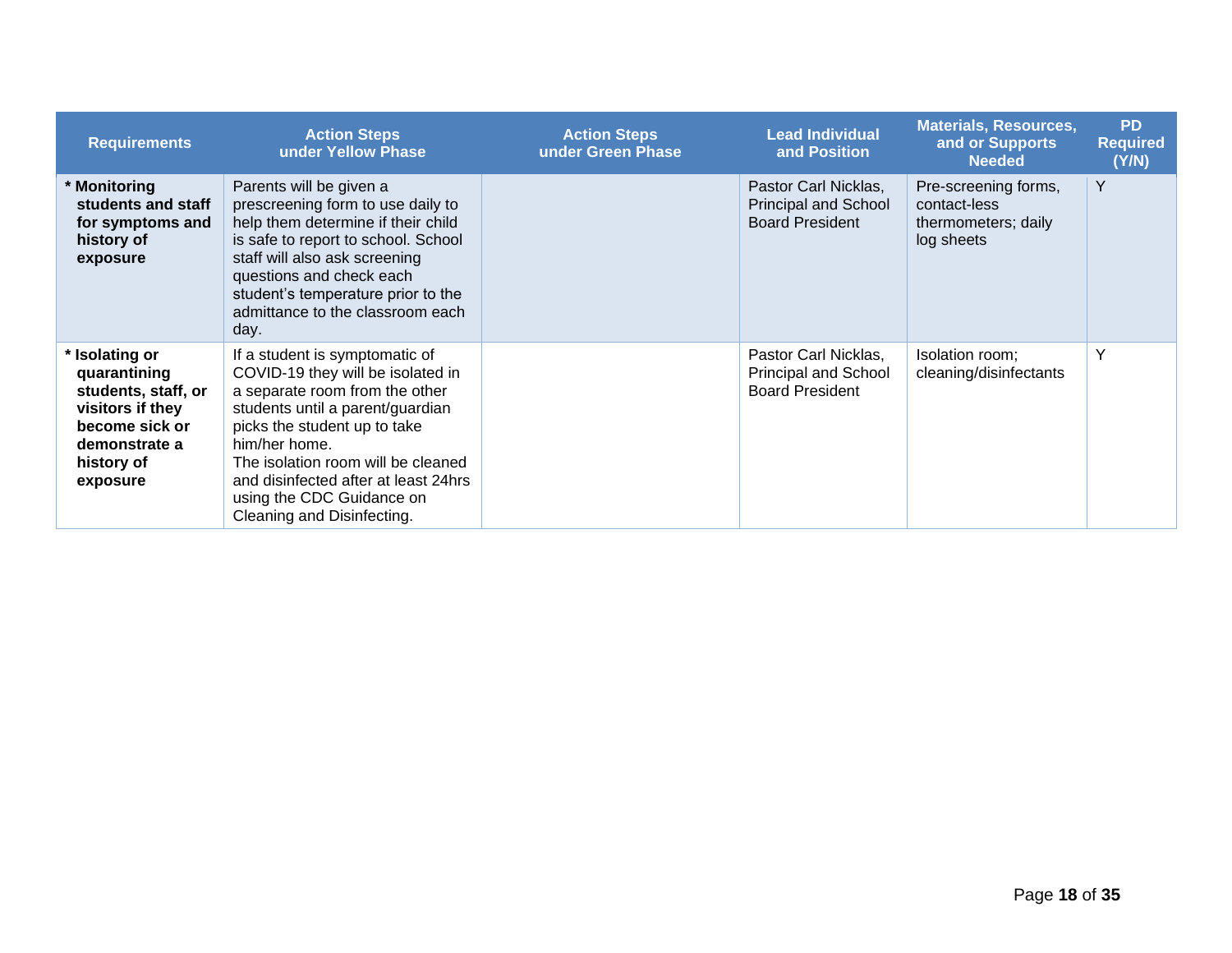| home. Parents of students should<br>be in close communication with<br>school staff to report any positive<br>testing, symptoms indicative of<br>COVID-19 or exposure to<br>someone one with COVID-19<br>(close contact). School staff will<br>work closely with parents to help<br>make decisions regarding their | staff, students, or<br>visitors to school | Symptomatic K-12 Student or Staff<br>Process Flow to determine steps<br>schools should take when a<br>student or staff member present<br>with symptoms of COVID-19 but<br>are not a confirmed case,<br>including criteria for returning to<br>school. Staff/students who tested<br>positive for COVID-19 or who had<br>symptoms may return to school 10<br>days after symptoms first<br>appeared and 24 hours with no<br>fever without the use of fever-<br>reducing medications and other<br>symptoms of COVID-19 are<br>improving. Staff /students who<br>have had close contact with<br>someone with COVID-19 should<br>stay home for 14 days after their<br>last exposure to that person.<br>However, anyone who has had<br>close contact with someone with<br>COVID-19 and who developed<br>COVID-19 illness within the<br>previous 3 months and has<br>recovered and remains without<br>COVID-19 symptoms (for<br>example, cough, shortness of<br>breath) does not need to stay |  | <b>Board President</b> |  |  |
|-------------------------------------------------------------------------------------------------------------------------------------------------------------------------------------------------------------------------------------------------------------------------------------------------------------------|-------------------------------------------|---------------------------------------------------------------------------------------------------------------------------------------------------------------------------------------------------------------------------------------------------------------------------------------------------------------------------------------------------------------------------------------------------------------------------------------------------------------------------------------------------------------------------------------------------------------------------------------------------------------------------------------------------------------------------------------------------------------------------------------------------------------------------------------------------------------------------------------------------------------------------------------------------------------------------------------------------------------------------------------|--|------------------------|--|--|
|-------------------------------------------------------------------------------------------------------------------------------------------------------------------------------------------------------------------------------------------------------------------------------------------------------------------|-------------------------------------------|---------------------------------------------------------------------------------------------------------------------------------------------------------------------------------------------------------------------------------------------------------------------------------------------------------------------------------------------------------------------------------------------------------------------------------------------------------------------------------------------------------------------------------------------------------------------------------------------------------------------------------------------------------------------------------------------------------------------------------------------------------------------------------------------------------------------------------------------------------------------------------------------------------------------------------------------------------------------------------------|--|------------------------|--|--|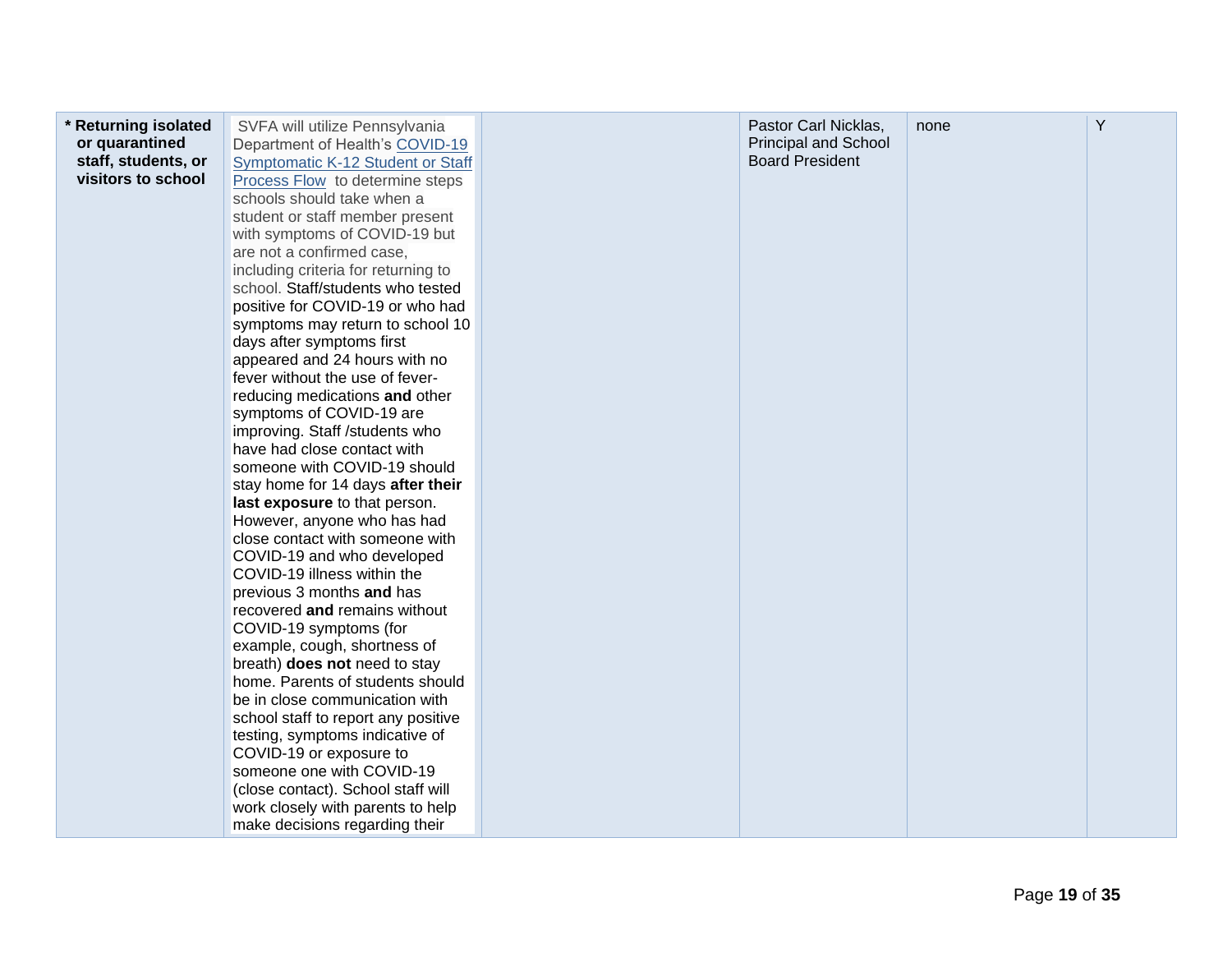| <b>Requirements</b>                                                                                                               | <b>Action Steps</b><br>under Yellow Phase                                                                                                                                                     | <b>Action Steps</b><br>under Green Phase | <b>Lead Individual</b><br>and Position                                        | <b>Materials, Resources,</b><br>and or Supports<br><b>Needed</b> | <b>PD</b><br><b>Required</b><br>(Y/N) |
|-----------------------------------------------------------------------------------------------------------------------------------|-----------------------------------------------------------------------------------------------------------------------------------------------------------------------------------------------|------------------------------------------|-------------------------------------------------------------------------------|------------------------------------------------------------------|---------------------------------------|
|                                                                                                                                   | student for their safety and the<br>overall safety of the school.                                                                                                                             |                                          |                                                                               |                                                                  |                                       |
| Notifying staff,<br>families, and the<br>public of school<br>closures and<br>within-school-year<br>changes in safety<br>protocols | Staff and school families will be<br>notified by phone of any school<br>closures. Any changes in safety<br>protocols will be communicated in<br>writing to parents/students as they<br>occur. |                                          | Pastor Carl Nicklas,<br><b>Principal and School</b><br><b>Board President</b> | none                                                             | $\check{ }$                           |
| <b>Other monitoring</b><br>and screening<br>practices                                                                             | Daily screening and contactless<br>temperature checks of all staff and<br>students will occur each day<br>before entry in the classroom.                                                      |                                          | Pastor Carl Nicklas.<br>Principal and School<br><b>Board President</b>        | Contact-less<br>thermometer; daily log<br>sheets                 | $\checkmark$                          |

#### **Other Considerations for Students and Staff**

#### **Key Questions**

- What is the local policy/procedure regarding face coverings for staff? What is the policy/procedure for students?
- What special protocols will you implement to protect students and staff at higher risk for severe illness?
- How will you ensure enough substitute teachers are prepared in the event of staff illness?
- How will the LEA strategically deploy instructional and non-instructional staff to ensure all students have access to quality learning opportunities, as well as supports for social emotional wellness at school and at home?

<span id="page-19-0"></span>**Summary of Responses to Key Questions: SVFA staff, students and essential visitors will wear face coverings in accordance with the Order of the Secretary of the Pennsylvania Department of Health Requiring Universal Face Coverings unless they have a medical or mental health condition or disability. Face coverings may be removed when eating or drinking and during "face mask breaks" as long as 6 feet social distancing can be maintained. SVFA will work with parents/students and staff who are at higher risk for sever illness to ensure their optimal safety utilizing guidance per the CDC. SVFA will utilize the same protocol for ensuring the classroom is properly staffed during school hours. If SVFA is unable to meet the needs of the students with available staff for the maximum safety of the staff and students it may be**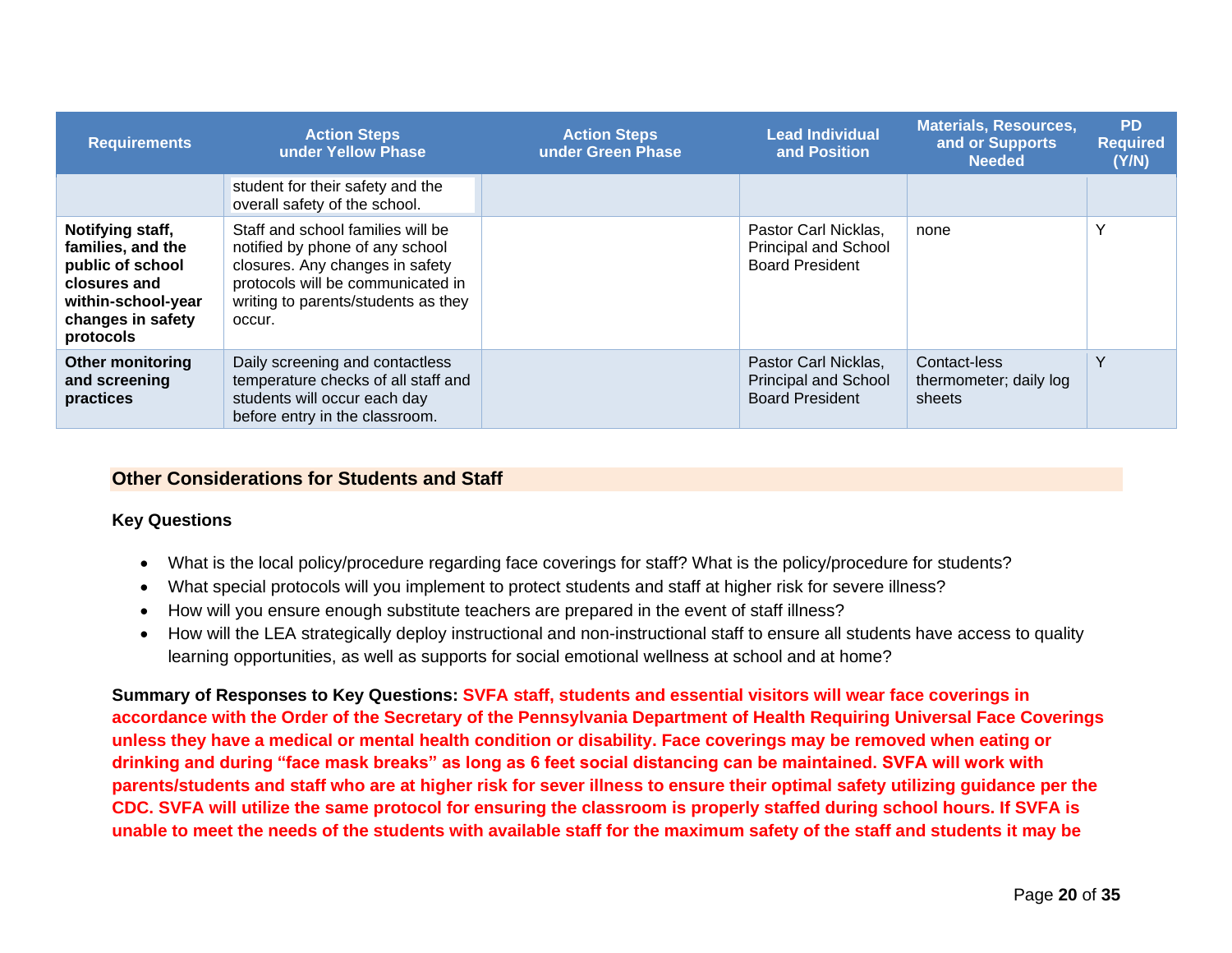**determined for the school to be closed until adequate staff are available. School closures will be communicated to school families as soon as the decision is determined. SVFA is committed to ensuring that all students receive quality learning. SVFA strives to support students and families so that students needs are met educationally, socially, emotionally and spiritually.**

| <b>Requirements</b>                                                        | <b>Action Steps</b><br>under Yellow Phase                                                                                                                                                                                                                                                                                                                                                                            | <b>Action Steps</b><br>under Green Phase | <b>Lead Individual</b><br>and Position     | <b>Materials, Resources,</b><br>and or Supports<br><b>Needed</b> | <b>PD</b><br><b>Required</b><br>(Y/N) |
|----------------------------------------------------------------------------|----------------------------------------------------------------------------------------------------------------------------------------------------------------------------------------------------------------------------------------------------------------------------------------------------------------------------------------------------------------------------------------------------------------------|------------------------------------------|--------------------------------------------|------------------------------------------------------------------|---------------------------------------|
| * Protecting<br>students and staff<br>at higher risk for<br>severe illness | SVFA will work with<br>parents/students and staff who are<br>at higher risk for severe illness to<br>ensure their optimal safety.<br>SVFA will utilize resources from<br>the CDC to aid in protecting<br>students and staff at higher risk for<br>severe illness.<br>CDC People who are at<br>increased risk for severe illness<br>CDC People who need to take<br>extra precautions<br>CDC Other at-risk populations |                                          | Cynthia Nicklas,<br>School Board<br>member | none                                                             | Y                                     |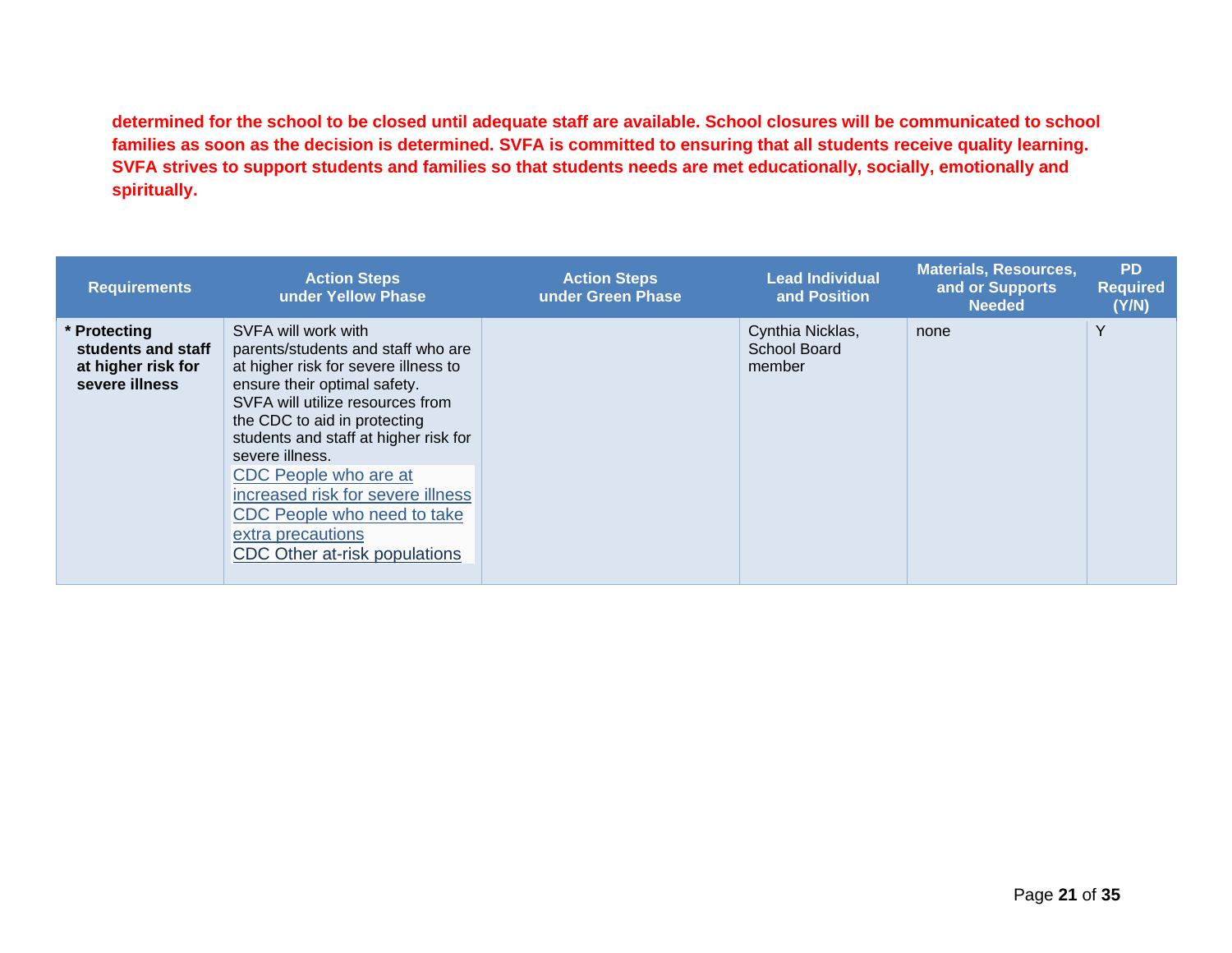| <b>Requirements</b>                                                   | <b>Action Steps</b><br>under Yellow Phase                                                                                                                                                                                                                                                                                                                                                                                                                                                                                                                                                                                                                                                                                                                                                                                                                                                                                                                                                                                                                                                                                                               | <b>Action Steps</b><br>under Green Phase | <b>Lead Individual</b><br>and Position                                        | <b>Materials, Resources,</b><br>and or Supports<br><b>Needed</b> | <b>PD</b><br><b>Required</b><br>(Y/N) |
|-----------------------------------------------------------------------|---------------------------------------------------------------------------------------------------------------------------------------------------------------------------------------------------------------------------------------------------------------------------------------------------------------------------------------------------------------------------------------------------------------------------------------------------------------------------------------------------------------------------------------------------------------------------------------------------------------------------------------------------------------------------------------------------------------------------------------------------------------------------------------------------------------------------------------------------------------------------------------------------------------------------------------------------------------------------------------------------------------------------------------------------------------------------------------------------------------------------------------------------------|------------------------------------------|-------------------------------------------------------------------------------|------------------------------------------------------------------|---------------------------------------|
| * Use of face<br>coverings (masks<br>or face shields) by<br>all staff | All staff must wear a face covering<br>(cloth mask or face shield) that<br>covers their nose and mouth<br>inside the school and while<br>outside unless engaged in<br>physical activity during recess or<br>physical education.<br>Staff are required to wear a face<br>covering unless they have a<br>medical or mental health condition<br>or disability, documented in<br>accordance with Section 504 of<br>the Rehabilitation Act or IDEA,<br>that precludes the wearing of a<br>face covering in school.<br>Staff may remove face coverings<br>when they are: Eating or drinking<br>when spaced at least 6 feet apart;<br>or when wearing a face covering<br>creates an unsafe condition in<br>which to operate equipment or<br>execute a task; or at least 6 feet<br>apart during "face-covering<br>breaks" to last no longer than 10<br>minutes.<br>Transparent face coverings are<br>permitted and SVFA will provide<br>transparent face coverings for staff<br>use during school hours.<br>Staff should have multiple face<br>coverings so they can be washed<br>daily and have back-ups available<br>in case they get soiled or<br>misplaced. |                                          | Pastor Carl Nicklas,<br><b>Principal and School</b><br><b>Board President</b> | Face coverings;<br>transparent face<br>shields                   | Y                                     |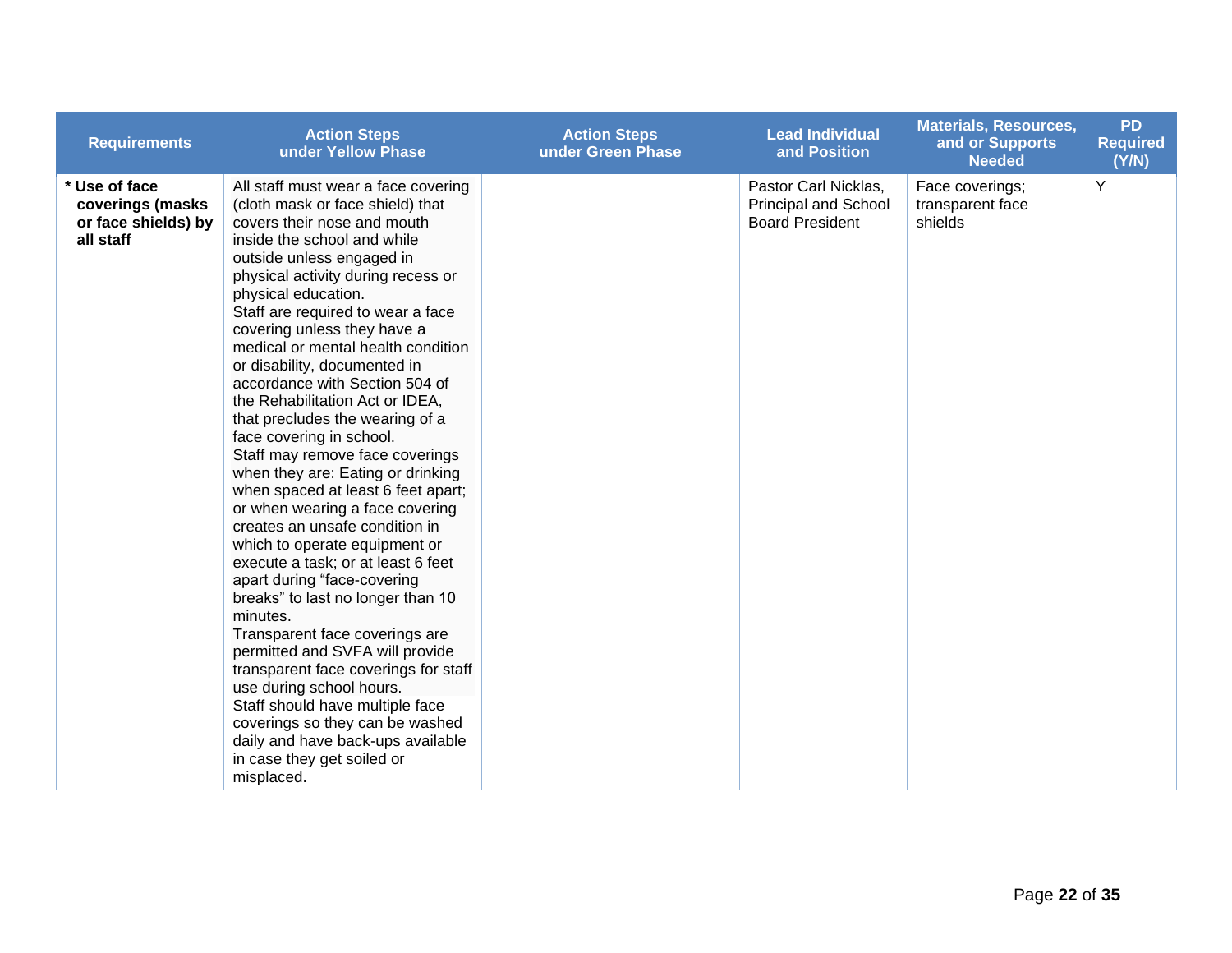| * Use of face<br>coverings (masks<br>or face shields) by<br>older students (as<br>appropriate) | All students must wear a face<br>covering (cloth mask or face<br>shield) that covers their nose and<br>mouth inside the school and while<br>outside unless engaged in<br>physical activity during recess or<br>physical education.<br>Students are required to wear a<br>face covering unless they have a<br>medical or mental health condition<br>or disability, documented in<br>accordance with Section 504 of<br>the Rehabilitation Act or IDEA,<br>that precludes the wearing of a<br>face covering in school.<br>SVFA will teach students how to<br>properly wear a face covering<br>(cover nose and mouth), to<br>maintain hand hygiene when<br>removing the face covering for<br>meals and physical activity, and<br>how to replace and maintain<br>(washing regularly) a cloth face<br>covering.<br>Students may remove face<br>coverings when they are: Eating or<br>drinking when spaced at least 6<br>feet apart; or when wearing a face<br>covering creates an unsafe<br>condition in which to operate<br>equipment or execute a task; or at<br>least 6 feet apart during "face-<br>covering breaks" to last no longer<br>than 10 minutes.<br>Transparent face coverings are<br>permitted and SVFA will provide<br>transparent face coverings for<br>student use during school hours.<br>Students should have multiple<br>face coverings so they can be |  | Pastor Carl Nicklas,<br><b>Principal and School</b><br><b>Board President</b> | Face coverings;<br>transparent face<br>shields | Υ |
|------------------------------------------------------------------------------------------------|----------------------------------------------------------------------------------------------------------------------------------------------------------------------------------------------------------------------------------------------------------------------------------------------------------------------------------------------------------------------------------------------------------------------------------------------------------------------------------------------------------------------------------------------------------------------------------------------------------------------------------------------------------------------------------------------------------------------------------------------------------------------------------------------------------------------------------------------------------------------------------------------------------------------------------------------------------------------------------------------------------------------------------------------------------------------------------------------------------------------------------------------------------------------------------------------------------------------------------------------------------------------------------------------------------------------------------------------------------------------|--|-------------------------------------------------------------------------------|------------------------------------------------|---|
|------------------------------------------------------------------------------------------------|----------------------------------------------------------------------------------------------------------------------------------------------------------------------------------------------------------------------------------------------------------------------------------------------------------------------------------------------------------------------------------------------------------------------------------------------------------------------------------------------------------------------------------------------------------------------------------------------------------------------------------------------------------------------------------------------------------------------------------------------------------------------------------------------------------------------------------------------------------------------------------------------------------------------------------------------------------------------------------------------------------------------------------------------------------------------------------------------------------------------------------------------------------------------------------------------------------------------------------------------------------------------------------------------------------------------------------------------------------------------|--|-------------------------------------------------------------------------------|------------------------------------------------|---|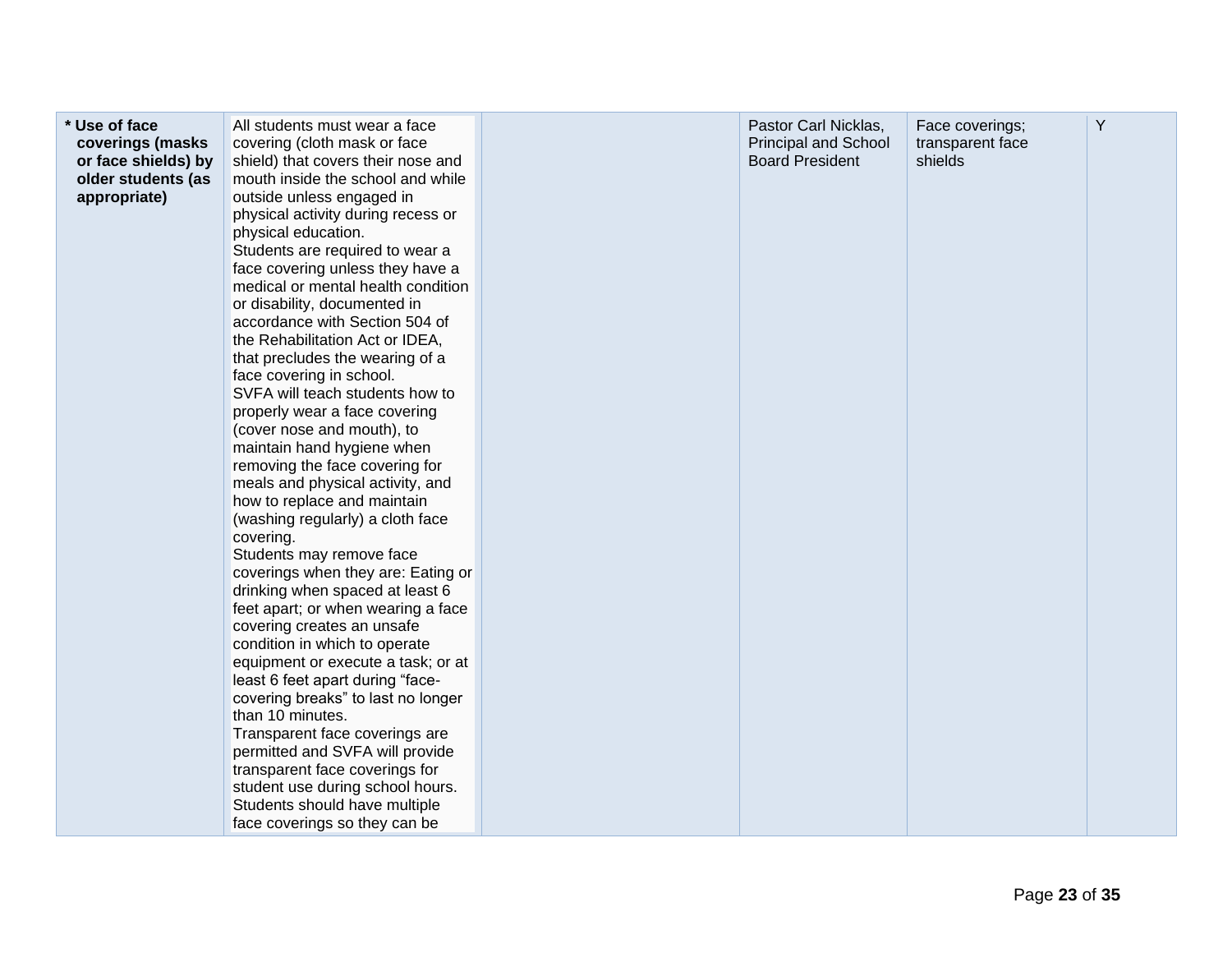| <b>Requirements</b>                                                                                           | <b>Action Steps</b><br>under Yellow Phase                                                                                                                                                                                                                                                                                                                          | <b>Action Steps</b><br>under Green Phase | <b>Lead Individual</b><br>and Position                                 | <b>Materials, Resources,</b><br>and or Supports<br><b>Needed</b> | <b>PD</b><br><b>Required</b><br>(Y/N) |
|---------------------------------------------------------------------------------------------------------------|--------------------------------------------------------------------------------------------------------------------------------------------------------------------------------------------------------------------------------------------------------------------------------------------------------------------------------------------------------------------|------------------------------------------|------------------------------------------------------------------------|------------------------------------------------------------------|---------------------------------------|
|                                                                                                               | washed daily and have back-ups<br>available in case they get soiled or<br>misplaced.                                                                                                                                                                                                                                                                               |                                          |                                                                        |                                                                  |                                       |
| <b>Unique safety</b><br>protocols for<br>students with<br>complex needs or<br>other vulnerable<br>individuals | SVFA will work with<br>parents/students who are at have<br>complex needs to ensure their<br>optimal safety.<br>SVFA will utilize resources from<br>the CDC to aid in protecting<br>students with complex needs.<br>CDC People who are at<br>increased risk for severe illness<br>CDC People who need to take<br>extra precautions<br>CDC Other at-risk populations |                                          | Cynthia Nicklas,<br>School Board<br>member                             | none                                                             | Y                                     |
| <b>Strategic</b><br>deployment of staff                                                                       | SVFA staff will work to ensure<br>students have access to quality<br>learning opportunities and to<br>support their social emotional<br>wellness whether the students<br>are at home or in the school<br>environment.                                                                                                                                              |                                          | Pastor Carl Nicklas,<br>Principal and School<br><b>Board President</b> | none                                                             | Y                                     |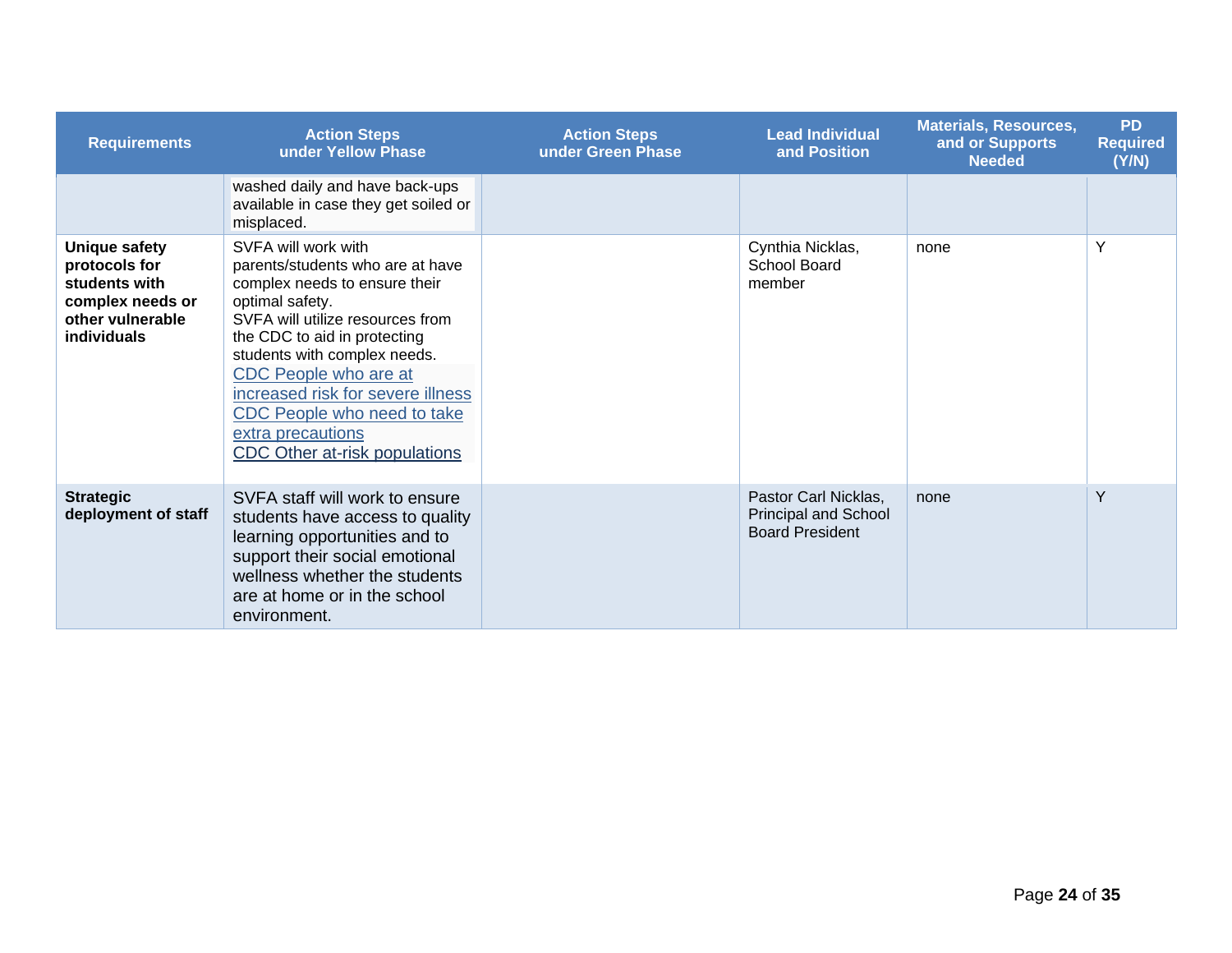#### **Health and Safety Plan Professional Development**

The success of your plan for a healthy and safe reopening requires all stakeholders to be prepared with the necessary knowledge and skills to implement the plan as intended. For each item that requires professional development, document the following components of your professional learning plan.

- **Topic:** List the content on which the professional development will focus.
- **Audience:** List the stakeholder group(s) who will participate in the professional learning activity.
- **Lead Person and Position:** List the person or organization that will provide the professional learning.
- **Session Format:** List the strategy/format that will be utilized to facilitate participant learning.
- **Materials, Resources, and or Supports Needed:** List any materials, resources, or support required to implement the requirement.
- <span id="page-24-0"></span>• **Start Date:** Enter the date on which the first professional learning activity for the topic will be offered.
- **Completion Date:** Enter the date on which the last professional learning activity for the topic will be offered.

| <b>Topic</b>                                                                                                                                                                                                      | <b>Audience</b>            | <b>Lead Person and</b><br><b>Position</b>                                     | <b>Session</b><br><b>Format</b> | <b>Materials, Resources,</b><br>and or Supports<br><b>Needed</b> | <b>Start Date</b> | <b>Completion</b><br><b>Date</b> |
|-------------------------------------------------------------------------------------------------------------------------------------------------------------------------------------------------------------------|----------------------------|-------------------------------------------------------------------------------|---------------------------------|------------------------------------------------------------------|-------------------|----------------------------------|
| * Cleaning, sanitizing,<br>disinfecting, and<br>ventilating learning<br>spaces, surfaces, and any<br>other areas used by<br>students (i.e., restrooms,<br>drinking fountains,<br>hallways, and<br>transportation) | Teachers &<br>School Board | Pastor Carl Nicklas.<br><b>Principal and School</b><br><b>Board President</b> | In-Person                       | Pennsylvania<br>Department of<br>Education CDC<br>Template       | 7-7-2020          | $9 - 4 - 2020$                   |
| Other cleaning, sanitizing,<br>disinfecting, and<br>ventilation practices                                                                                                                                         | Teachers &<br>School Board | Pastor Carl Nicklas.<br><b>Principal and School</b><br><b>Board President</b> | In-Person                       | Pennsylvania<br>Department of<br>Education CDC<br>Template       | 7-7-2020          | $9 - 4 - 2020$                   |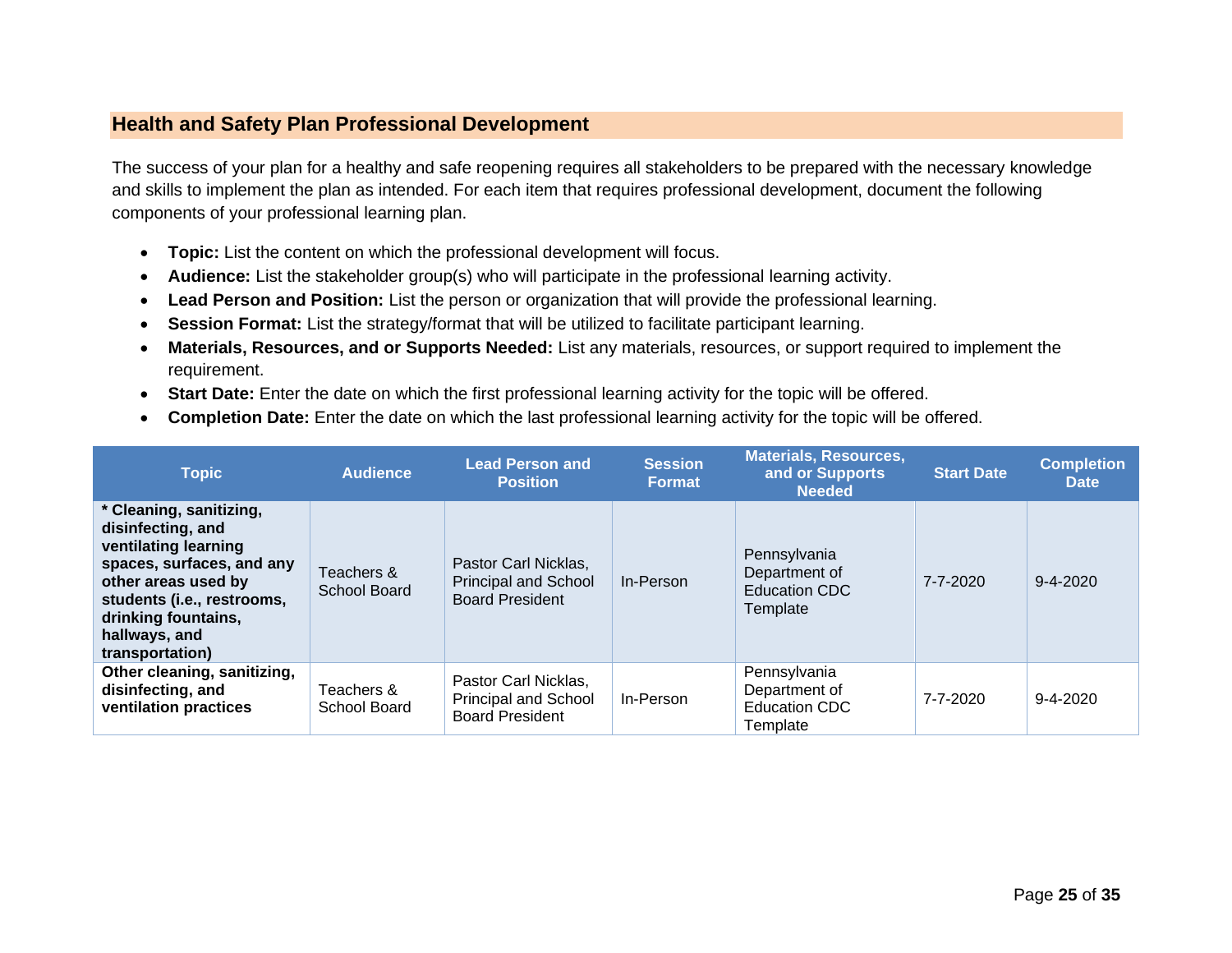| <b>Topic</b>                                                                                                                                    | <b>Audience</b>                   | <b>Lead Person and</b><br><b>Position</b>                                     | <b>Session</b><br><b>Format</b> | <b>Materials, Resources,</b><br>and or Supports<br><b>Needed</b>  | <b>Start Date</b> | <b>Completion</b><br><b>Date</b> |
|-------------------------------------------------------------------------------------------------------------------------------------------------|-----------------------------------|-------------------------------------------------------------------------------|---------------------------------|-------------------------------------------------------------------|-------------------|----------------------------------|
| * Hygiene practices for<br>students and staff<br>including the manner and<br>frequency of hand-<br>washing and other best<br>practices          | Teachers &<br><b>School Board</b> | Pastor Carl Nicklas,<br><b>Principal and School</b><br><b>Board President</b> | In-Person                       | Pennsylvania<br>Department of<br><b>Education CDC</b><br>Template | 7-7-2020          | $9 - 4 - 2020$                   |
| * Posting signs, in highly<br>visible locations, that<br>promote everyday<br>protective measures, and<br>how to stop the spread of<br>germs     | Teachers &<br>School Board        | Pastor Carl Nicklas,<br><b>Principal and School</b><br><b>Board President</b> | In-Person                       | Pennsylvania<br>Department of<br><b>Education CDC</b><br>Template | 7-7-2020          | 9-4-2020                         |
| * Identifying and<br>restricting non-essential<br>visitors and volunteers                                                                       | Teachers &<br><b>School Board</b> | Pastor Carl Nicklas,<br><b>Principal and School</b><br><b>Board President</b> | In-Person                       | Pennsylvania<br>Department of<br><b>Education CDC</b><br>Template | 7-7-2020          | $9 - 4 - 2020$                   |
| * Handling sporting<br>activities for recess and<br>physical education<br>classes consistent with<br>the CDC Considerations<br>for Youth Sports | Teachers &<br>School Board        | Pastor Carl Nicklas,<br><b>Principal and School</b><br><b>Board President</b> | In-Person                       | Pennsylvania<br>Department of<br><b>Education CDC</b><br>Template | $7 - 7 - 2020$    | $9 - 4 - 2020$                   |
| Limiting the sharing of<br>materials among students                                                                                             | Teachers &<br><b>School Board</b> | Pastor Carl Nicklas,<br><b>Principal and School</b><br><b>Board President</b> | In-Person                       | Pennsylvania<br>Department of<br><b>Education CDC</b><br>Template | 7-7-2020          | $9 - 4 - 2020$                   |
| <b>Staggering the use of</b><br>communal spaces and<br>hallways                                                                                 | Teachers &<br>School Board        | Pastor Carl Nicklas,<br><b>Principal and School</b><br><b>Board President</b> | In-Person                       | Pennsylvania<br>Department of<br><b>Education CDC</b><br>Template | 7-7-2020          | $9 - 4 - 2020$                   |
| <b>Adjusting transportation</b><br>schedules and practices to<br>create social distance<br>between students                                     | Teachers &<br><b>School Board</b> | Pastor Carl Nicklas,<br><b>Principal and School</b><br><b>Board President</b> | In-Person                       | Pennsylvania<br>Department of<br><b>Education CDC</b><br>Template | 7-7-2020          | $9 - 4 - 2020$                   |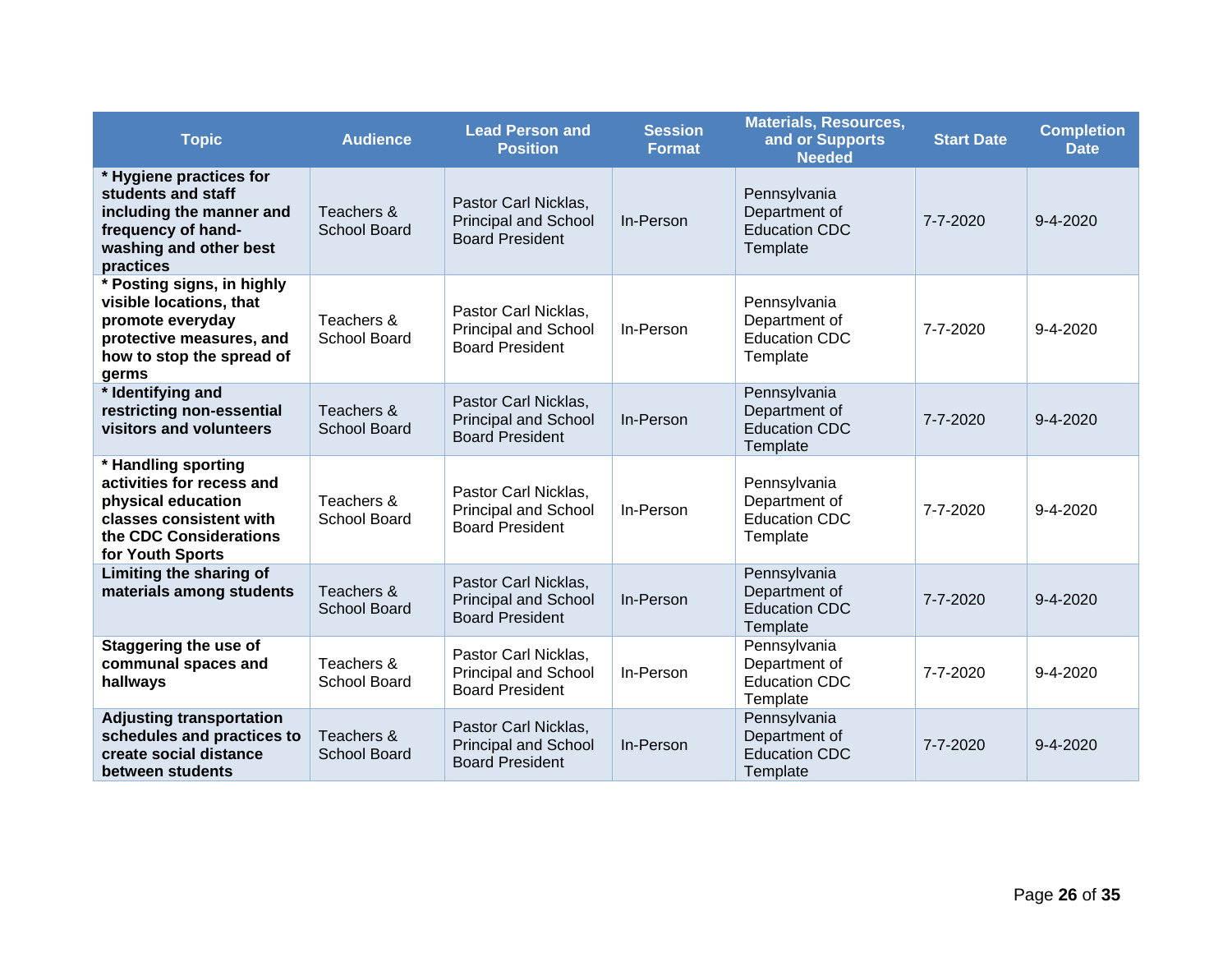| <b>Topic</b>                                                                                                                                                                                           | <b>Audience</b>                   | <b>Lead Person and</b><br><b>Position</b>                                     | <b>Session</b><br><b>Format</b> | <b>Materials, Resources,</b><br>and or Supports<br><b>Needed</b>  | <b>Start Date</b> | <b>Completion</b><br><b>Date</b> |
|--------------------------------------------------------------------------------------------------------------------------------------------------------------------------------------------------------|-----------------------------------|-------------------------------------------------------------------------------|---------------------------------|-------------------------------------------------------------------|-------------------|----------------------------------|
| Limiting the number of<br>individuals in classrooms<br>and other learning spaces,<br>and interactions between<br>groups of students                                                                    | Teachers &<br>School Board        | Pastor Carl Nicklas,<br><b>Principal and School</b><br><b>Board President</b> | In-Person                       | Pennsylvania<br>Department of<br><b>Education CDC</b><br>Template | 7-7-2020          | 9-4-2020                         |
| <b>Coordinating with local</b><br>childcare regarding on site<br>care, transportation<br>protocol changes and,<br>when possible, revised<br>hours of operation or<br>modified school-year<br>calendars | Teachers &<br><b>School Board</b> | Pastor Carl Nicklas,<br><b>Principal and School</b><br><b>Board President</b> | In-Person                       | Pennsylvania<br>Department of<br><b>Education CDC</b><br>Template | $7 - 7 - 2020$    | $9 - 4 - 2020$                   |
| * Protecting students and<br>staff at higher risk for<br>severe illness                                                                                                                                | Teachers &<br>School Board        | Pastor Carl Nicklas,<br><b>Principal and School</b><br><b>Board President</b> | In-Person                       | Pennsylvania<br>Department of<br><b>Education CDC</b><br>Template | 7-7-2020          | 9-4-2020                         |
| * Use of face coverings<br>(masks or face shields) by<br>all staff                                                                                                                                     | Teachers &<br>School Board        | Pastor Carl Nicklas,<br><b>Principal and School</b><br><b>Board President</b> | In-Person                       | Pennsylvania<br>Department of<br><b>Education CDC</b><br>Template | 7-7-2020          | $9 - 4 - 2020$                   |
| * Use of face coverings<br>(masks or face shields) by<br>older students (as<br>appropriate)                                                                                                            | Teachers &<br>School Board        | Pastor Carl Nicklas,<br><b>Principal and School</b><br><b>Board President</b> | In-Person                       | Pennsylvania<br>Department of<br><b>Education CDC</b><br>Template | 7-7-2020          | $9 - 4 - 2020$                   |
| <b>Unique safety protocols</b><br>for students with complex<br>needs or other vulnerable<br>individuals                                                                                                | Teachers &<br>School Board        | Pastor Carl Nicklas,<br><b>Principal and School</b><br><b>Board President</b> | In-Person                       | Pennsylvania<br>Department of<br><b>Education CDC</b><br>Template | $7 - 7 - 2020$    | $9 - 4 - 2020$                   |
| <b>Strategic deployment of</b><br>staff                                                                                                                                                                | Teachers &<br>School Board        | Pastor Carl Nicklas,<br><b>Principal and School</b><br><b>Board President</b> | In-Person                       | Pennsylvania<br>Department of<br><b>Education CDC</b><br>Template | 7-7-2020          | 9-4-2020                         |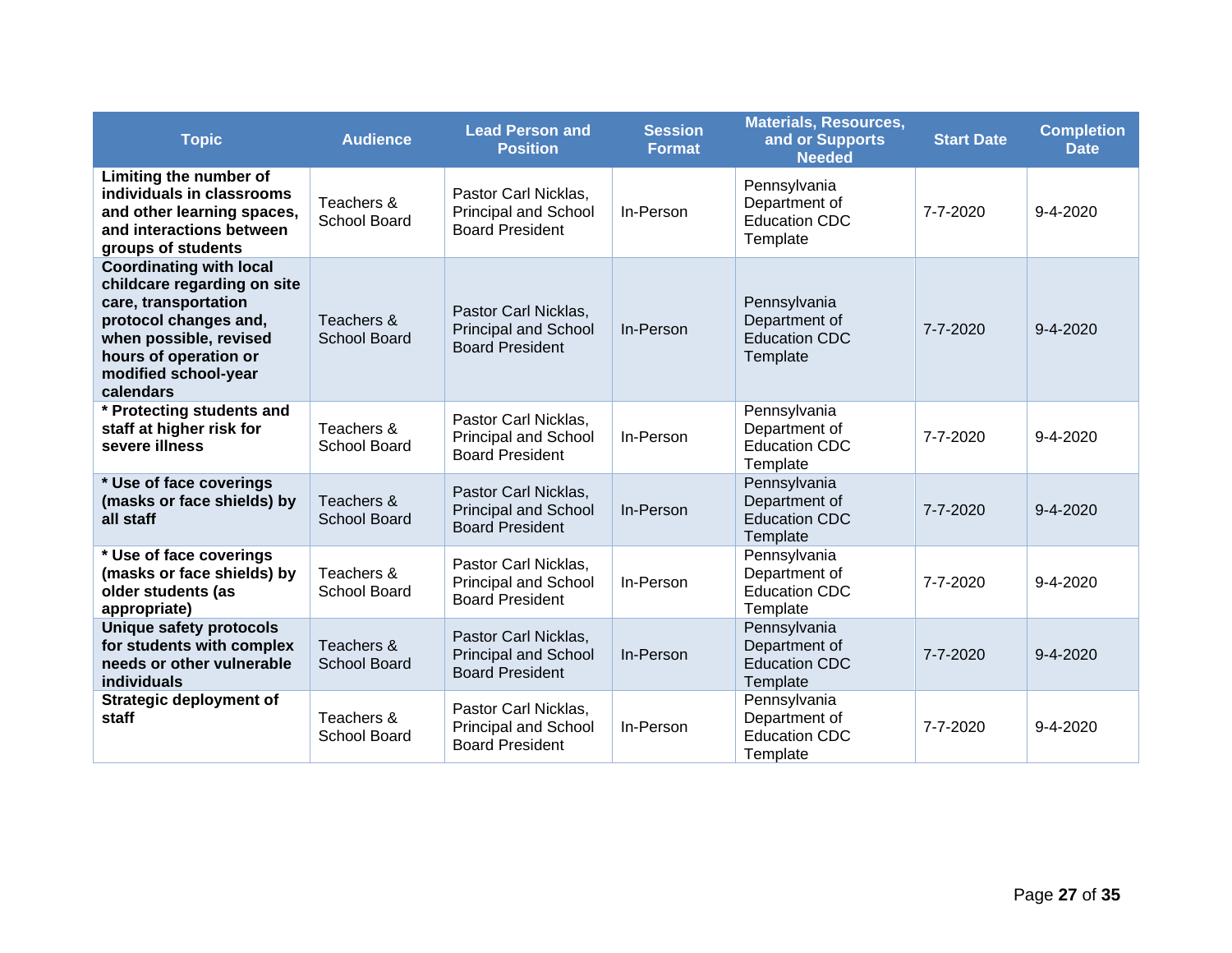### **Health and Safety Plan Communications**

Timely and effective family and caregiver communication about health and safety protocols and schedules will be critical. Schools should be particularly mindful that frequent communications are accessible in non-English languages and to all caregivers (this is particularly important for children residing with grandparents or other kin or foster caregivers). Additionally, LEAs should establish and maintain ongoing communication with local and state authorities to determine current mitigation levels in your community.

<span id="page-27-0"></span>

| <b>Topic</b>                                                | <b>Audience</b> | <b>Lead Person and</b><br><b>Position</b>                                     | <b>Mode of Communications</b>                        | <b>Start Date</b> | <b>Completion</b><br><b>Date</b> |
|-------------------------------------------------------------|-----------------|-------------------------------------------------------------------------------|------------------------------------------------------|-------------------|----------------------------------|
| <b>Implementation of Health &amp; Safety</b><br><b>Plan</b> | Parents         | Pastor Carl Nicklas,<br><b>Principal and School</b><br><b>Board President</b> | In-Person Parent Meeting                             | $9 - 1 - 2020$    | $9 - 3 - 2020$                   |
| <b>Changes to the Health &amp; Safety Plan</b>              | Parents         | Pastor Carl Nicklas<br>and School Board<br>President                          | Individual Phone Calls, emails,<br>and text messages | $9 - 1 - 2020$    |                                  |
| Ongoing updates and addressing<br>concerns                  | Parents         | <b>Pastor Carl Nicklas</b><br>and School Board<br><b>President</b>            | Individual Phone Calls, emails,<br>and text messages | $9 - 1 - 2020$    |                                  |
|                                                             |                 |                                                                               |                                                      |                   |                                  |
|                                                             |                 |                                                                               |                                                      |                   |                                  |
|                                                             |                 |                                                                               |                                                      |                   |                                  |
|                                                             |                 |                                                                               |                                                      |                   |                                  |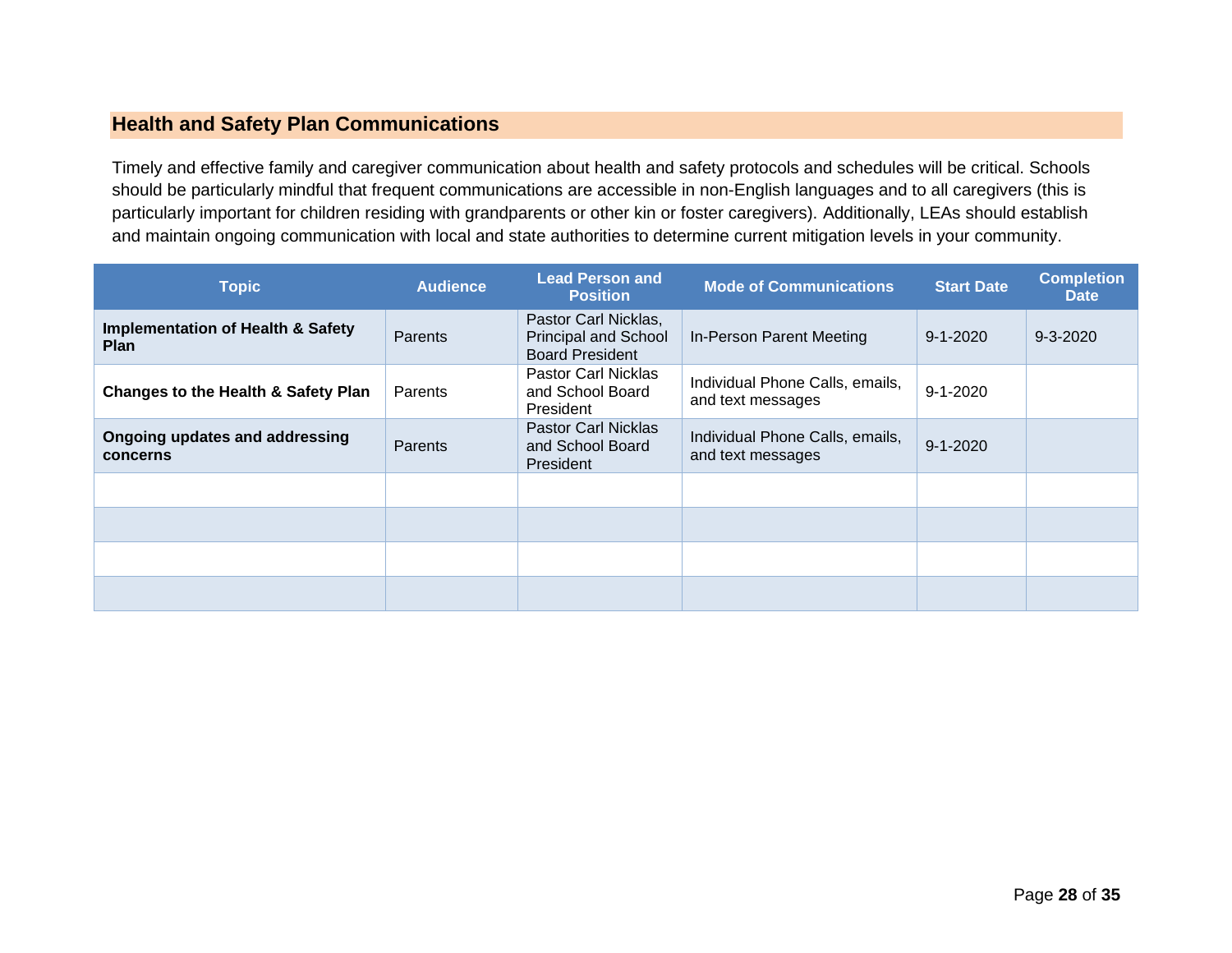# **Health and Safety Plan Summary: Shenango Valley Faith Academy**

#### **Anticipated Launch Date: 9/8/2020**

Use these summary tables to provide your local education community with a detailed overview of your Health and Safety Plan. LEAs are required to post this summary on their website. To complete the summary, copy and paste the domain summaries from the Health and Safety Plan tables above.

### **Facilities Cleaning, Sanitizing, Disinfecting and Ventilation**

<span id="page-28-0"></span>

| <b>Requirement(s)</b>                                                                                                                                                                              | <b>Strategies, Policies and Procedures</b>                                                                                                                                                                                                                                                                                                                                                                                                                                                                                                                                                   |
|----------------------------------------------------------------------------------------------------------------------------------------------------------------------------------------------------|----------------------------------------------------------------------------------------------------------------------------------------------------------------------------------------------------------------------------------------------------------------------------------------------------------------------------------------------------------------------------------------------------------------------------------------------------------------------------------------------------------------------------------------------------------------------------------------------|
| * Cleaning, sanitizing, disinfecting, and ventilating learning<br>spaces, surfaces, and any other areas used by students<br>(i.e., restrooms, drinking fountains, hallways, and<br>transportation) | Clean and disinfect frequently touched surfaces and objects<br>within the school at least daily, including but not limited to door<br>handles, light switches, desks, tables, microwave, sink<br>handles, toilets. Restrooms will be sanitized before and after<br>scheduled restroom breaks. Scoring and testing tables will be<br>sanitized between each student use.<br>Increase circulation of outdoor air by opening windows and<br>doors when possible.<br>Students will not be present when disinfectants are being used.<br>Students will not participate in disinfecting activities |

### <span id="page-28-1"></span>**Social Distancing and Other Safety Protocols**

<span id="page-28-2"></span>

| <b>Requirement(s)</b>                                                                                                                                       | <b>Strategies, Policies and Procedures</b>                                                                                                                                                                                                                                                                               |
|-------------------------------------------------------------------------------------------------------------------------------------------------------------|--------------------------------------------------------------------------------------------------------------------------------------------------------------------------------------------------------------------------------------------------------------------------------------------------------------------------|
| * Classroom/learning space occupancy that allows for 6 feet<br>of separation among students and staff throughout the day,<br>to the maximum extent feasible | Students will occupy every other desk in order to maintain a 6 feet<br>separation. Students and staff will observe 6 feet social distancing at<br>all times when possible. Teachers desks will have plexiglass shields<br>to separate from students when the need arises for students to                                 |
| * Restricting the use of cafeterias and other congregate<br>settings, and serving meals in alternate settings such as<br>classrooms                         | approach the teacher's desk.<br>Students will be encouraged to remain at their desks as much as<br>possible. Lunch tables may be utilized by staggering lunch breaks<br>and a spacing pattern to maintain 6 feet distancing. Only 1 student at<br>a time will be permitted at the cubbies. Students will need to wait in |
| * Hygiene practices for students and staff including the<br>manner and frequency of hand-washing and other best<br>practices                                | the classroom for their turn at the cubbies. There will be no sharing<br>of food or utensils.                                                                                                                                                                                                                            |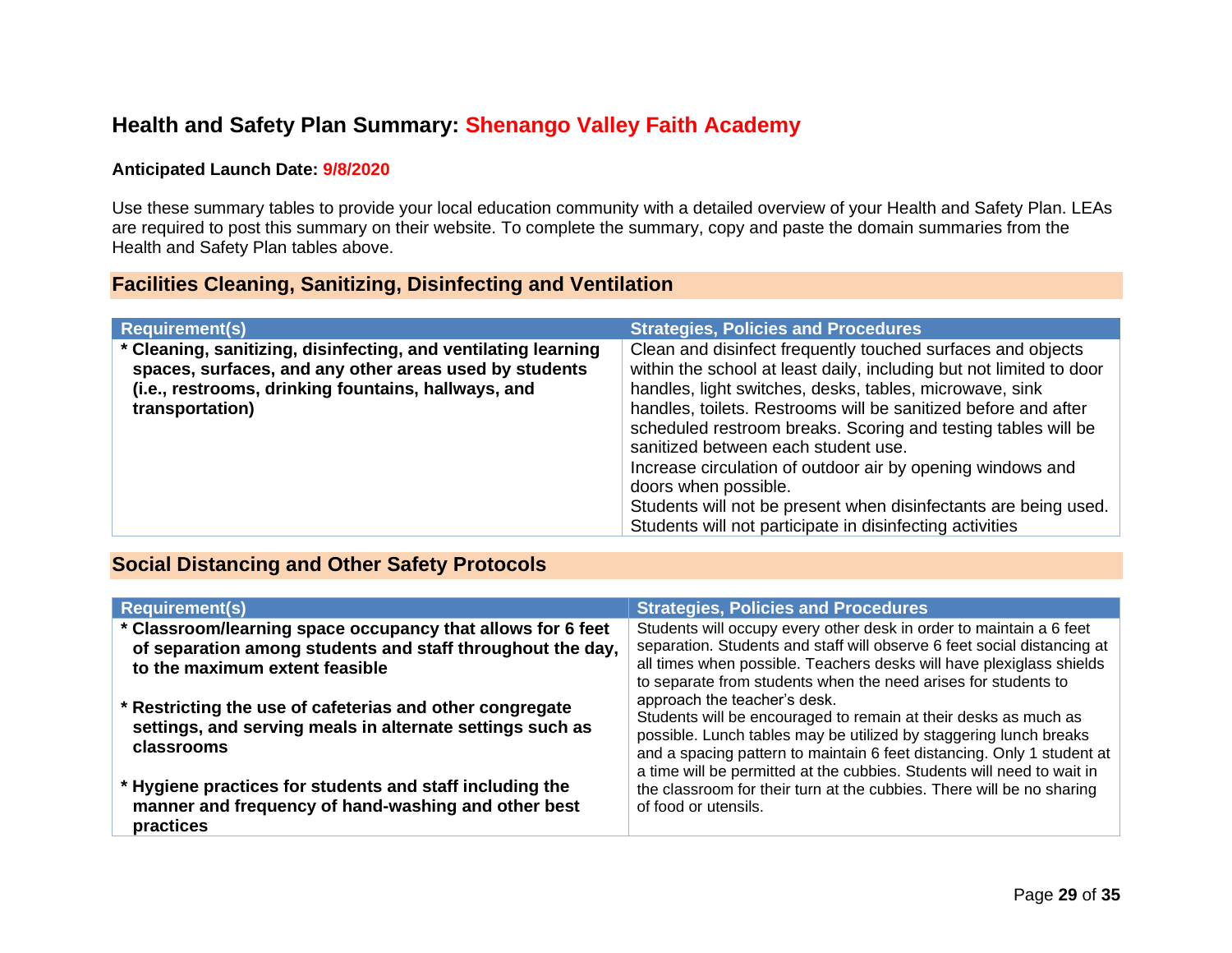- **\* Posting signs, in highly visible locations, that promote everyday protective measures, and how to stop the spread of germs**
- **\* Handling sporting activities consistent with the [CDC](https://www.cdc.gov/coronavirus/2019-ncov/community/schools-childcare/youth-sports.html)  [Considerations for Youth Sports](https://www.cdc.gov/coronavirus/2019-ncov/community/schools-childcare/youth-sports.html) for recess and physical education classes**

**Limiting the sharing of materials among students**

**Staggering the use of communal spaces and hallways**

**Adjusting transportation schedules and practices to create social distance between students**

**Limiting the number of individuals in classrooms and other learning spaces, and interactions between groups of students**

**Coordinating with local childcare regarding on site care, transportation protocol changes and, when possible, revised hours of operation or modified school-year calendars**

**Other social distancing and safety practices**

#### **Requirement(s) Strategies, Policies and Procedures**

Staff and students will perform proper handwashing with soap and water for at least 20 seconds frequently throughout the day. Handwashing will be performed before and after eating or preparing food, after touching their face, after using the restroom, after coughing or sneezing, after handling face mask, after touching garbage, etc. Alcohol based sanitizer will be readily available for students and staff for when handwashing is not available. Alcohol based sanitizer will be at least 60% alcohol. Adequate supplies including soap, hand sanitizer, paper towels, tissues and no touch trash cans will be available. Students will be monitored and educated on proper hand hygiene daily. Posters and signs for proper hand hygiene, when to stay home when sick, social distancing, proper covering of coughs and sneezes, use of face masks/coverings etc will be posted in highly visible places including the entrance, classrooms, and restrooms. Nonessential visitors will be restricted from entering SVFA suite and classrooms. SVFA door is kept locked during school hours and visitors need permission to gain entry. If a visitor is deemed essential and permitted to gain entry, they will be required to answer screening questions and have their temperature checked. Entry will be permitted based on outcome of screening questions and temperature results. Face coverings must be worn by visitors unless they have a medical or mental health condition or disability the precludes the wearing of a face covering. SVFA students and staff will maintain 6 ft social distancing for any recess or physical education classes. Students will not be required to wear face coverings while actively engaged in workouts. Face coverings are to be worn during recess or physical education if not actively engaged in physical activity. Proper hand hygiene will be performed before and after recess or physical education class. Student's belongings will be kept separated from other students in individually labeled cubbies or at the student's desk. Adequate supplies or materials will be available to prevent sharing between

students. Students should expect to provide any supplies needed as requested by SVFA. Materials that do have to be shared by students will be cleaned and sanitized between uses. Items that can't be cleaned by usual cleaning and sanitizing methods will be quarantined from use for 3 days. Students will be monitored and educated daily regarding not sharing belongings with other students.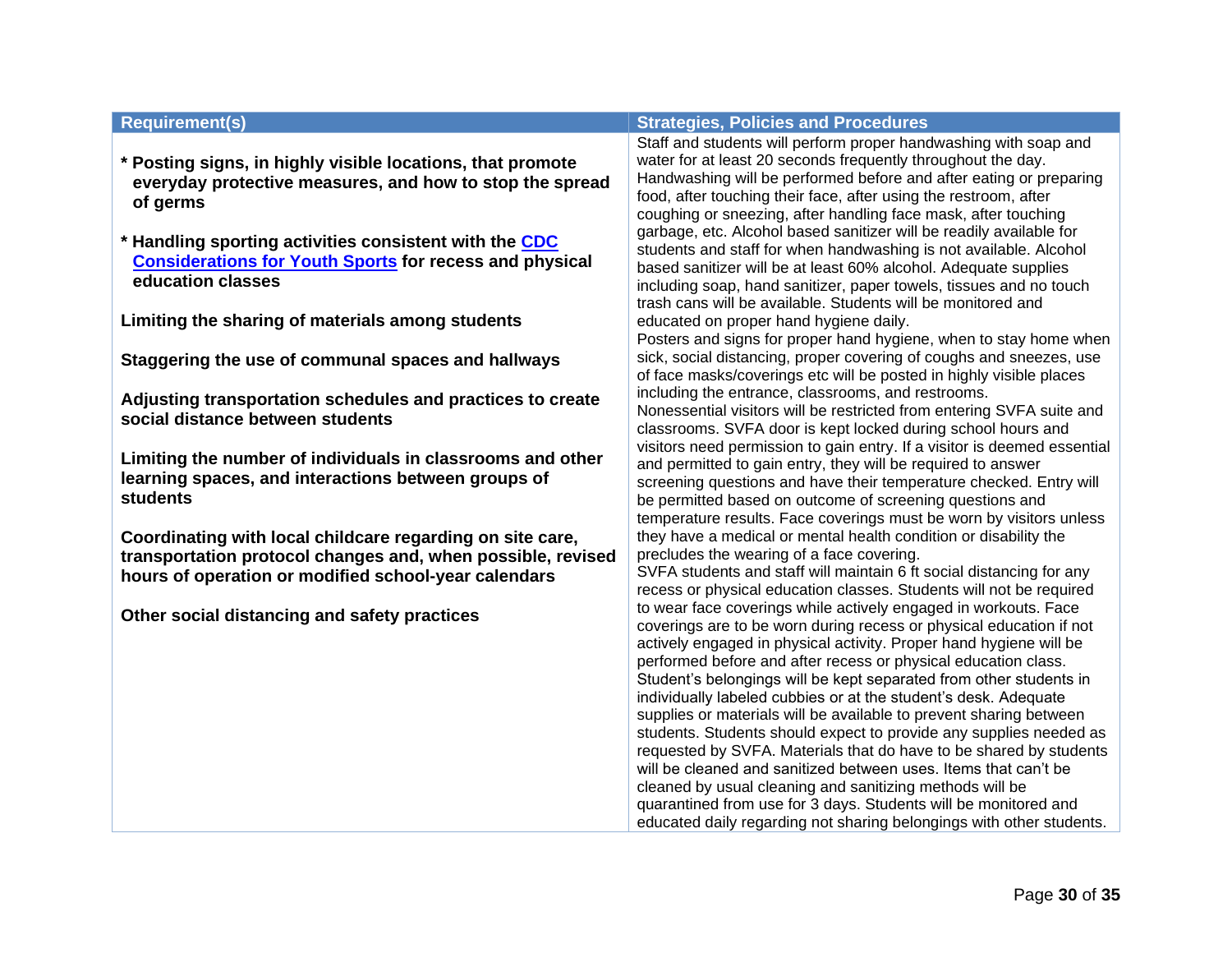| <b>Requirement(s)</b> | <b>Strategies, Policies and Procedures</b>                                                                                                                                                                                                                                                                                                                                                                                                                                                                                                                                                                                                                                                                                                                                                                                                                                                                                                                                                                                                                                                                                                                                                                                                                                                                                                                                                                                                                                                                                                                                                                                                                                                                                                                                                                                                                                                                                                                                                                                                                                                       |
|-----------------------|--------------------------------------------------------------------------------------------------------------------------------------------------------------------------------------------------------------------------------------------------------------------------------------------------------------------------------------------------------------------------------------------------------------------------------------------------------------------------------------------------------------------------------------------------------------------------------------------------------------------------------------------------------------------------------------------------------------------------------------------------------------------------------------------------------------------------------------------------------------------------------------------------------------------------------------------------------------------------------------------------------------------------------------------------------------------------------------------------------------------------------------------------------------------------------------------------------------------------------------------------------------------------------------------------------------------------------------------------------------------------------------------------------------------------------------------------------------------------------------------------------------------------------------------------------------------------------------------------------------------------------------------------------------------------------------------------------------------------------------------------------------------------------------------------------------------------------------------------------------------------------------------------------------------------------------------------------------------------------------------------------------------------------------------------------------------------------------------------|
|                       | Students will be encouraged to remain at their desks as much as<br>possible. Lunch tables may be utilized by staggering lunch breaks<br>and a spacing pattern to maintain 6 feet distancing. Only 1 student at<br>a time will be permitted at the cubbies. Students will need to wait in<br>the classroom for their turn at the cubbies. Students and staff will<br>maintain 6 ft social distancing in the hallway and stay to the right of<br>the hallway to maintain distance of others that may be walking in the<br>other direction.<br>Students at SVFA tend to arrive at different times due to having<br>different modes of transportation and being bused from various<br>school districts. Students should be aware of others possibly<br>entering or exiting the school at the same time and maintain 6 ft<br>social distancing. Students, staff and visitors are required to wear<br>face coverings when entering and exiting the building that houses<br>SVFA.<br>The number of individuals in the classrooms and other spaces<br>utilized by SVFA is inherently limited due to small enrollment. SVFA<br>will not plan to enroll more students than would be safe for the size<br>of the school space. Visitors will be restricted from entering the<br>classroom unless deemed essential.<br>Parents will be responsible for coordinating any childcare before or<br>after school hours and transportation associated with the child care.<br>Any modification of school hours or of the school calendar will be<br>communicated to parents and any school districts providing busing<br>as soon as possible once the change has been made.<br>Any school gatherings, events or activities will be limited to those<br>that can occur while maintaining social distancing and following<br>other guidelines according to Pennsylvania Department of Health.<br>Students who are transported to and from school utilizing their public<br>school district buses will follow guidelines for social distancing and<br>safety practices as directed by the school district/bus system. |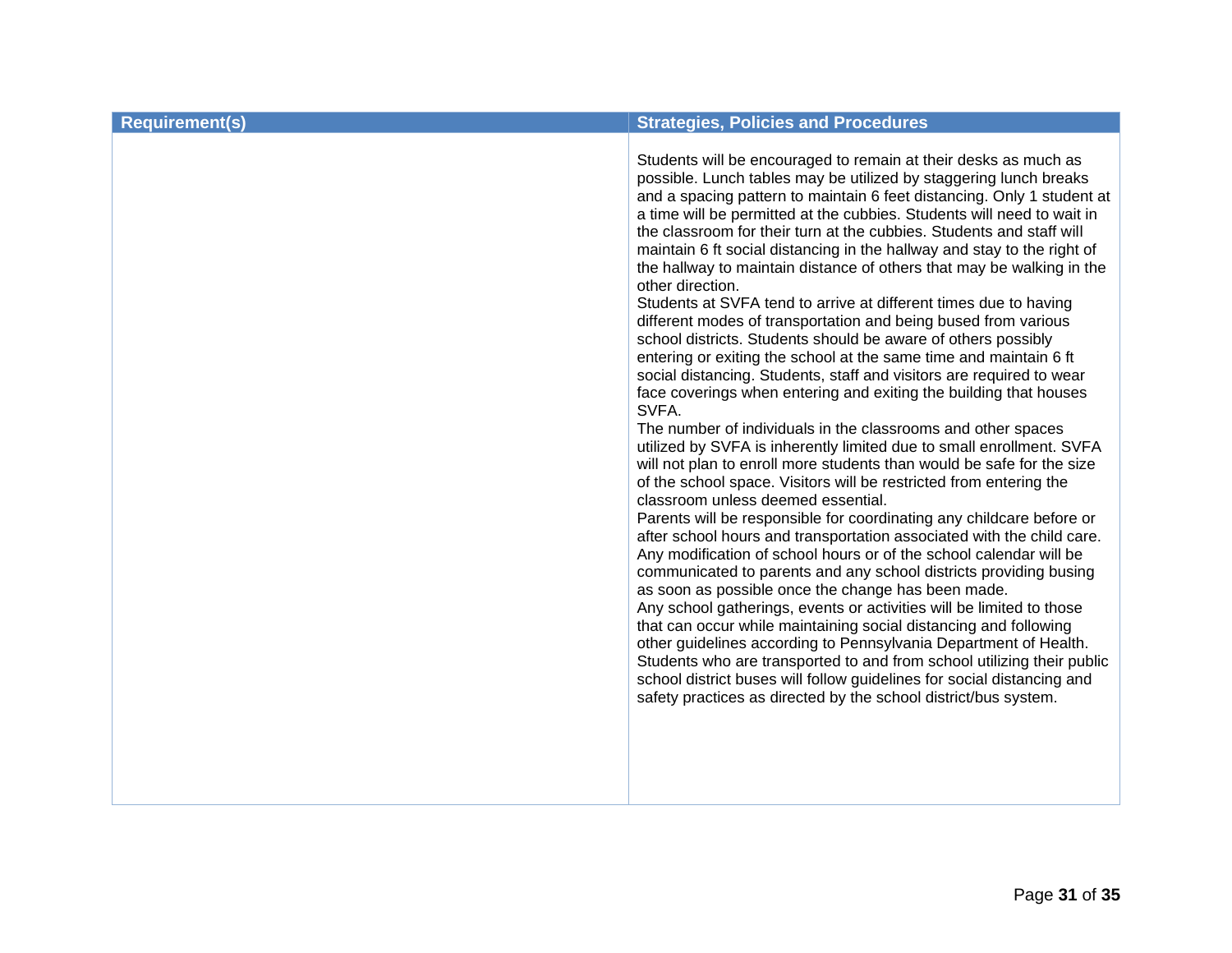# **Monitoring Student and Staff Health**

<span id="page-31-0"></span>

| <b>Requirement(s)</b>                                                                                                                                                                                                                                                                                                        | <b>Strategies, Policies and Procedures</b>                                                                                                                                                                                                                                                                                                                                                                                                                                                                                                                                                                                                                                                                                                                                                                                                                                                                                                                                                                                                                                                                                                                                                                                                                                                                                                                                                                                                                                                          |
|------------------------------------------------------------------------------------------------------------------------------------------------------------------------------------------------------------------------------------------------------------------------------------------------------------------------------|-----------------------------------------------------------------------------------------------------------------------------------------------------------------------------------------------------------------------------------------------------------------------------------------------------------------------------------------------------------------------------------------------------------------------------------------------------------------------------------------------------------------------------------------------------------------------------------------------------------------------------------------------------------------------------------------------------------------------------------------------------------------------------------------------------------------------------------------------------------------------------------------------------------------------------------------------------------------------------------------------------------------------------------------------------------------------------------------------------------------------------------------------------------------------------------------------------------------------------------------------------------------------------------------------------------------------------------------------------------------------------------------------------------------------------------------------------------------------------------------------------|
| * Monitoring students and staff for symptoms and history of<br>exposure                                                                                                                                                                                                                                                      | Parents will be given a prescreening form to use daily to help them<br>determine if their child is safe to report to school. School staff will also<br>ask screening questions and check each student's temperature prior                                                                                                                                                                                                                                                                                                                                                                                                                                                                                                                                                                                                                                                                                                                                                                                                                                                                                                                                                                                                                                                                                                                                                                                                                                                                           |
| * Isolating or quarantining students, staff, or visitors if they<br>become sick or demonstrate a history of exposure<br>* Returning isolated or quarantined staff, students, or<br>visitors to school<br>Notifying staff, families, and the public of school closures<br>and within-school- year changes in safety protocols | to the admittance to the classroom each day.<br>If a student is symptomatic of COVID-19 they will be isolated in a<br>separate room from the other students until a parent/guardian picks<br>the student up to take him/her home.<br>The isolation room will be cleaned and disinfected after at least 24hrs<br>using the CDC Guidance on Cleaning and Disinfecting<br>SVFA will utilize Pennsylvania Department of Health's COVID-19<br>Symptomatic K-12 Student or Staff Process Flow to determine steps<br>schools should take when a student or staff member present with                                                                                                                                                                                                                                                                                                                                                                                                                                                                                                                                                                                                                                                                                                                                                                                                                                                                                                                       |
|                                                                                                                                                                                                                                                                                                                              | symptoms of COVID-19 but are not a confirmed case, including<br>criteria for returning to school. Staff/students who tested positive for<br>COVID-19 or who had symptoms may return to school 10 days after<br>symptoms first appeared and 24 hours with no fever without the use of<br>fever-reducing medications and other symptoms of COVID-19 are<br>improving. Staff /students who have had close contact with someone<br>with COVID-19 should stay home for 14 days after their last<br>exposure to that person. However, anyone who has had close<br>contact with someone with COVID-19 and who developed COVID-19<br>illness within the previous 3 months and has recovered and remains<br>without COVID-19 symptoms (for example, cough, shortness of<br>breath) does not need to stay home. Parents of students should be in<br>close communication with school staff to report any positive testing,<br>symptoms indicative of COVID-19 or exposure to someone one with<br>COVID-19 (close contact). School staff will work closely with parents<br>to help make decisions regarding their student for their safety and the<br>overall safety of the school<br>Staff and school families will be notified by phone of any school<br>closures. Any changes in safety protocols will be communicated in<br>writing to parents/students as they occur<br>Daily screening and contactless temperature checks of all staff and<br>students will occur each day before entry in the classroom. |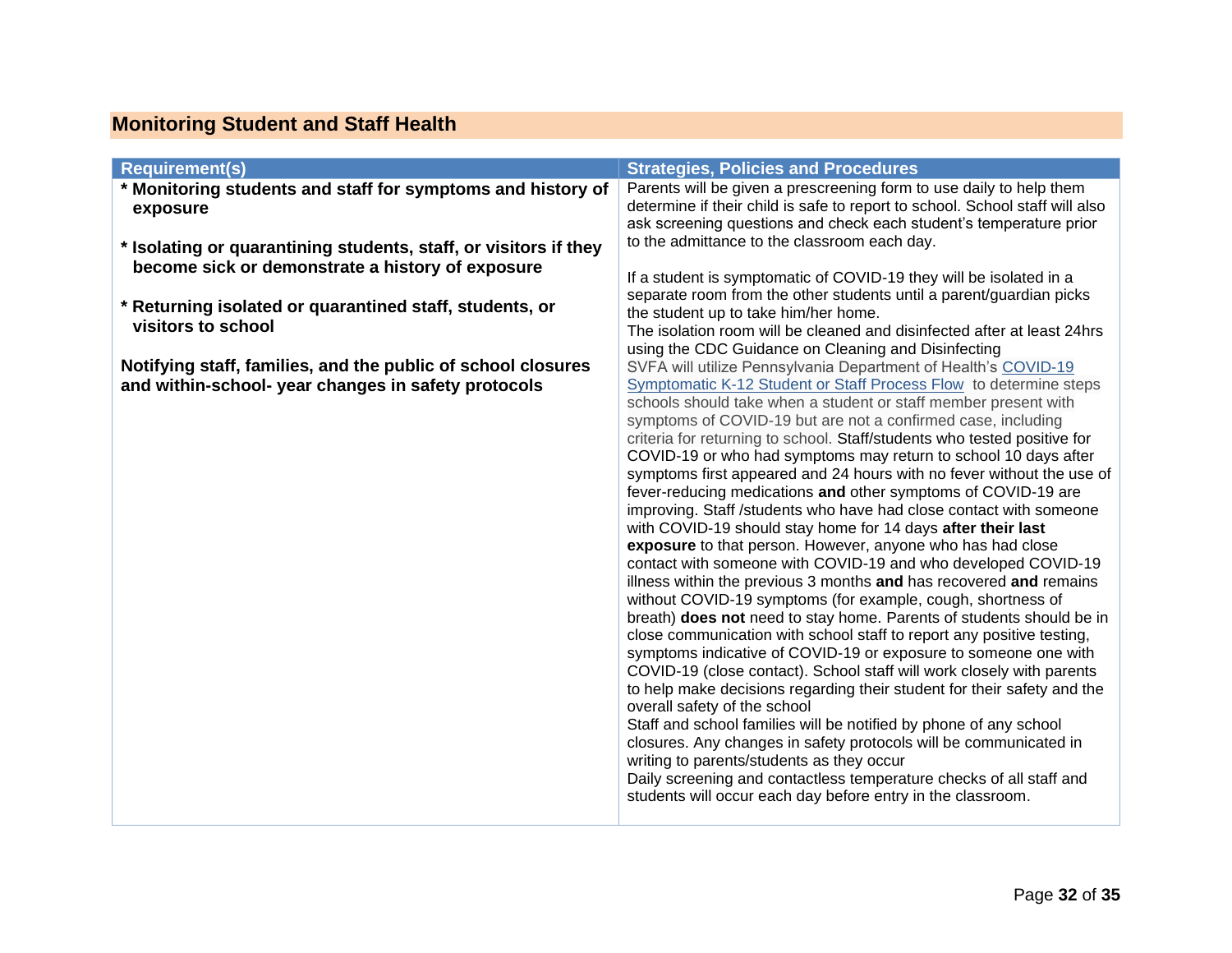## **Other Considerations for Students and Staff**

<span id="page-32-0"></span>

| <b>Requirement(s)</b>                                        | <b>Strategies, Policies and Procedures</b>                                |
|--------------------------------------------------------------|---------------------------------------------------------------------------|
| * Protecting students and staff at higher risk for severe    | SVFA will work with parents/students and staff who are at higher risk     |
| <b>illness</b>                                               | for severe illness to ensure their optimal safety.                        |
|                                                              | SVFA will utilize resources from the CDC to aid in protecting students    |
| * Use of face coverings (masks or face shields) by all staff | and staff at higher risk for severe illness.                              |
|                                                              | CDC People who are at increased risk for severe illness                   |
| * Use of face coverings (masks or face shields) by older     | CDC People who need to take extra precautions                             |
|                                                              | CDC Other at-risk populations                                             |
| students (as appropriate)                                    | All staff must wear a face covering (cloth mask or face shield) that      |
|                                                              | covers their nose and mouth inside the school and while outside           |
| Unique safety protocols for students with complex needs or   | unless engaged in physical activity during recess or physical             |
| other vulnerable individuals                                 | education.                                                                |
|                                                              | Staff are required to wear a face covering unless they have a medical     |
| <b>Strategic deployment of staff</b>                         | or mental health condition or disability, documented in accordance        |
|                                                              | with Section 504 of the Rehabilitation Act or IDEA, that precludes the    |
|                                                              | wearing of a face covering in school.                                     |
|                                                              | Staff may remove face coverings when they are: Eating or drinking         |
|                                                              | when spaced at least 6 feet apart; or when wearing a face covering        |
|                                                              | creates an unsafe condition in which to operate equipment or execute      |
|                                                              | a task; or at least 6 feet apart during "face-covering breaks" to last no |
|                                                              | longer than 10 minutes.                                                   |
|                                                              | Transparent face coverings are permitted and SVFA will provide            |
|                                                              | transparent face coverings for staff use during school hours.             |
|                                                              | Staff should have multiple face coverings so they can be washed daily     |
|                                                              | and have back-ups available in case they get soiled or misplaced.         |
|                                                              | All students must wear a face covering (cloth mask or face shield) that   |
|                                                              | covers their nose and mouth inside the school and while outside           |
|                                                              | unless engaged in physical activity during recess or physical             |
|                                                              | education.                                                                |
|                                                              | Students are required to wear a face covering unless they have a          |
|                                                              | medical or mental health condition or disability, documented in           |
|                                                              | accordance with Section 504 of the Rehabilitation Act or IDEA, that       |
|                                                              | precludes the wearing of a face covering in school.                       |
|                                                              | SVFA will teach students how to properly wear a face covering (cover      |
|                                                              | nose and mouth), to maintain hand hygiene when removing the face          |
|                                                              | covering for meals and physical activity, and how to replace and          |
|                                                              | maintain (washing regularly) a cloth face covering.                       |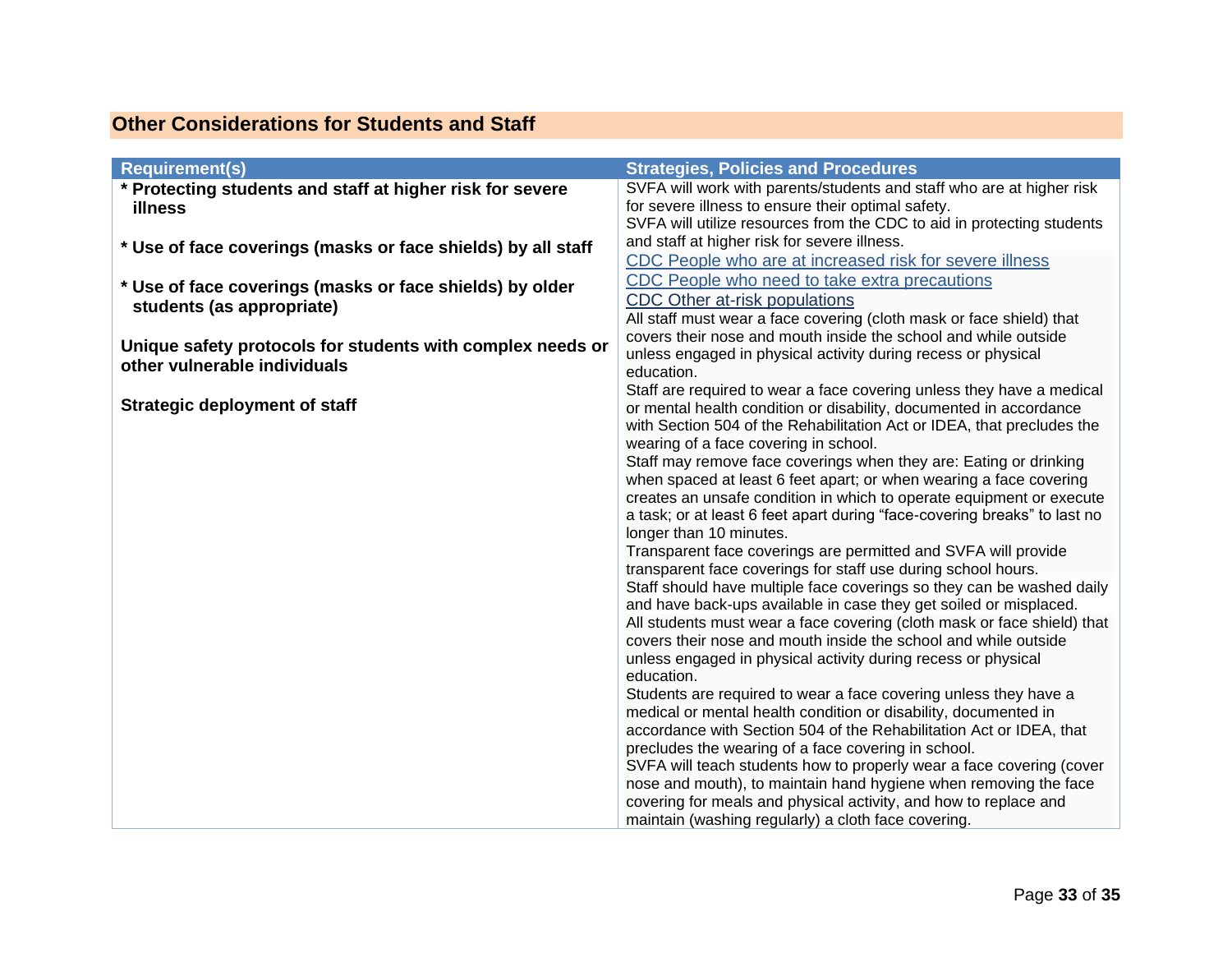| <b>Requirement(s)</b> | <b>Strategies, Policies and Procedures</b>                                                                                            |
|-----------------------|---------------------------------------------------------------------------------------------------------------------------------------|
|                       | Students may remove face coverings when they are: Eating or                                                                           |
|                       | drinking when spaced at least 6 feet apart; or when wearing a face                                                                    |
|                       | covering creates an unsafe condition in which to operate equipment or                                                                 |
|                       | execute a task; or at least 6 feet apart during "face-covering breaks" to                                                             |
|                       | last no longer than 10 minutes.                                                                                                       |
|                       | Transparent face coverings are permitted and SVFA will provide                                                                        |
|                       | transparent face coverings for student use during school hours.<br>Students should have multiple face coverings so they can be washed |
|                       | daily and have back-ups available in case they get soiled or                                                                          |
|                       | misplaced.                                                                                                                            |
|                       | SVFA will work with parents/students who are at have complex needs                                                                    |
|                       | to ensure their optimal safety.                                                                                                       |
|                       | SVFA will utilize resources from the CDC to aid in protecting students                                                                |
|                       | with complex needs.                                                                                                                   |
|                       | CDC People who are at increased risk for severe illness                                                                               |
|                       | CDC People who need to take extra precautions                                                                                         |
|                       | CDC Other at-risk populations                                                                                                         |
|                       | SVFA staff will work to ensure students have access to quality                                                                        |
|                       | learning opportunities and to support their social emotional                                                                          |
|                       | wellness whether the students are at home or in the school                                                                            |
|                       | environment.                                                                                                                          |
|                       |                                                                                                                                       |